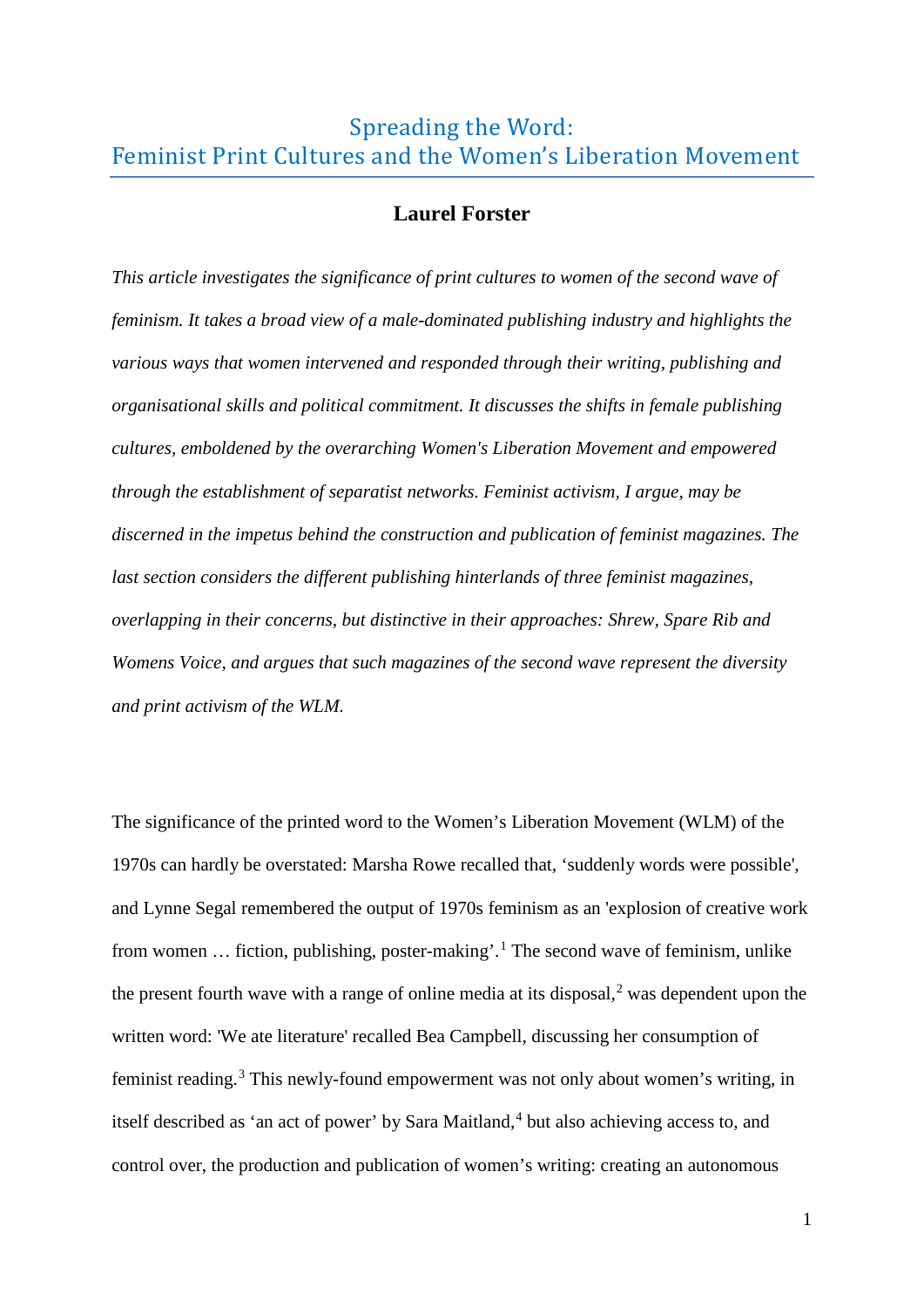publishing space for women so that, unlike previous generations of writers, the 'Queen' no longer had to 'sound like the King'.<sup>[5](#page-5-0)</sup> Women's affinity to print was unquestionable:<sup>[6](#page-5-1)</sup> long in evidence through tracts, novels, pamphlets, periodicals and more, all concerned to augment, bolster and advance the cause of women in diverse ways. Feminists of the second wave did much to recover and reprint the long history of female writing, demonstrating that the written word was a dominant mode for individual testimony, creative cultural expression, and a vehicle for group campaigning and political dissemination. Earlier feminist writing was both a valued legacy in the second wave and a conduit for new generations of feminists to learn from feminist foremothers. However, at the WLM's resurgence of feminist consciousness and intent in Britain in the late 1960s and 1970s, control over the printed word, and its production, was seized upon as a potential portal to power.

In particular, the 'experience of production' was highly valued as a feminist activity.<sup>[7](#page-5-2)</sup> If print was the means of spreading the word, then engagement with the publishing industries or print cultures demonstrated participation in the cause of women's liberation. This paper argues that engaging with the material conditions and processes of print culture may be understood as inherently part of the feminist struggle. In addition to drawing attention to important pressing social issues, feminist participation in print cultures also concerned the right to participate and construct the very means of communication: the production of the written word. If 1970s feminism is deemed to be 'the real thing: an age of activism',  $8$  then not only was print and publishing a crucial form of activism with manifold points of intersection and contributions to the women's liberation cause, but production of a feminist magazine, one of the movement's most popular forms of print media, was an achievable way of bringing different political identities and hinterlands, as well as women's diverse skills, to political effect. Consequently, magazine production as activism enabled women to both participate in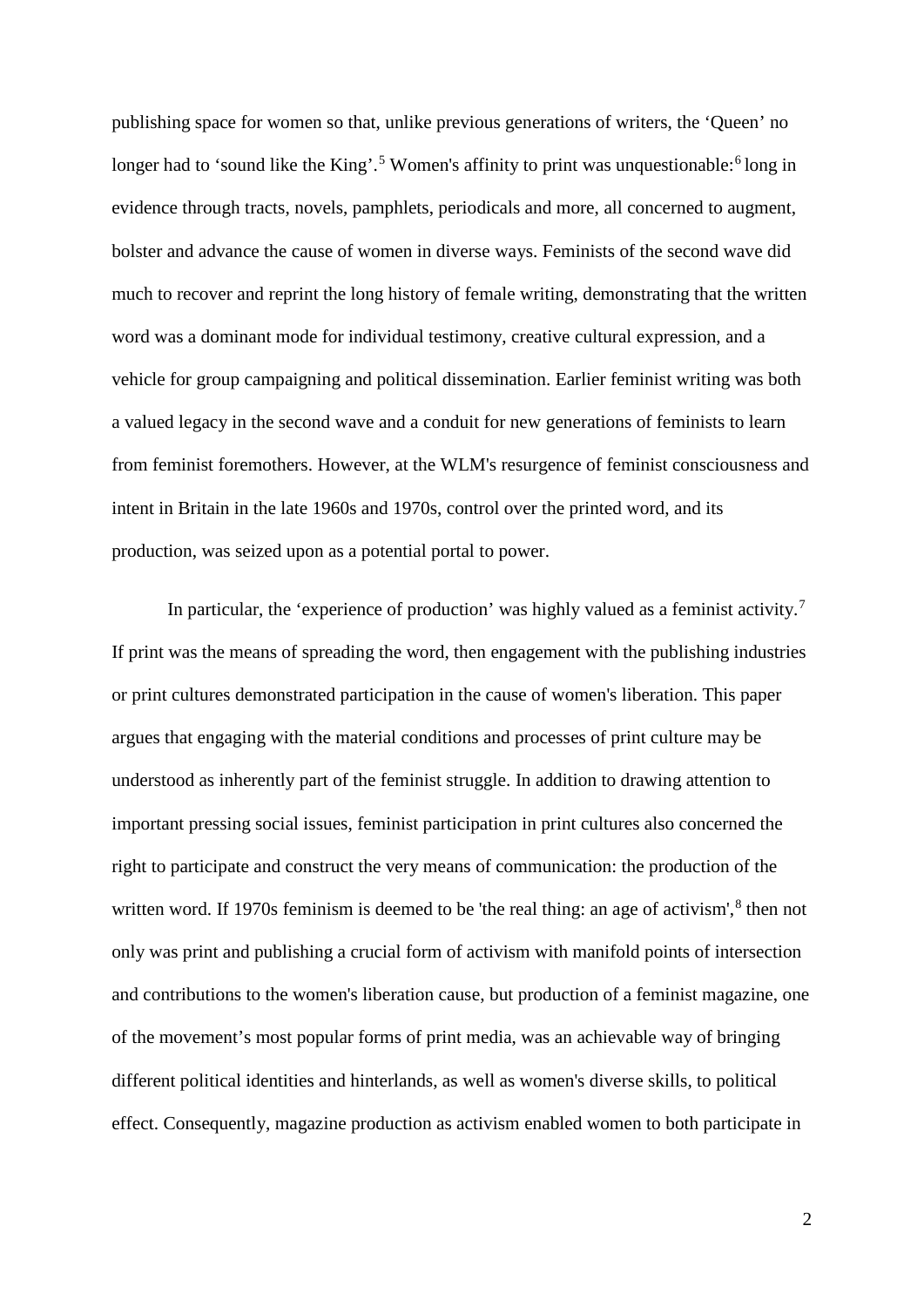the movement and explore their own particular feminist politics. Spreading the word through feminist print and publishing cultures of the 1970s became both personal and political.

In the WLM in the UK (and elsewhere), there were deeply meaningful shifts in women's relationship with print cultures and related activism which, like other political activity, involved struggle, argument and difficult decisions. Feminist print cultures, though, were pulled divisively: they had to engage with industry requirements and procedures, i.e. the man's world of publishing; whilst also expressing often radically oppositional and newly emergent articulations of feminism. It was both of the world of print, i.e. the public sphere, and a separatist activity. Involvement in the publishing industries, including printing and bookselling, was seen in itself as an opportunity for feminist commitment and activism. This may be witnessed by the number of feminist publishers and printing organisations that established at this time. This article will outline the scope of the diverse engagement of the WLM and its members with the publishing industry, drawing upon feminist histories of print cultures, personal testimonials and critical writing on magazines. This will lead to three contextualised examples of feminist magazines which emerged out of second wave print cultures: *Shrew* (1969-1974), *Spare Rib* (1972-1993) and *Women's Voice* (1972-1982). These magazines, with overlapping content, and of the same moment and movement, emerged out of different circumstances of production and engagements with feminist print cultures.

# **A diverse engagement with publishing cultures**

The diversity of feminist forays into print, publishing and associated industries is currently receiving detailed interdisciplinary critical attention, crossing boundaries of literature, cultural studies, industry analysis, book history, social movement theory and gender politics. Feminist engagement with publishing history sees women variously as objects, subjects, critics, participants and producers, and so extends to: the role of feminist bookshops and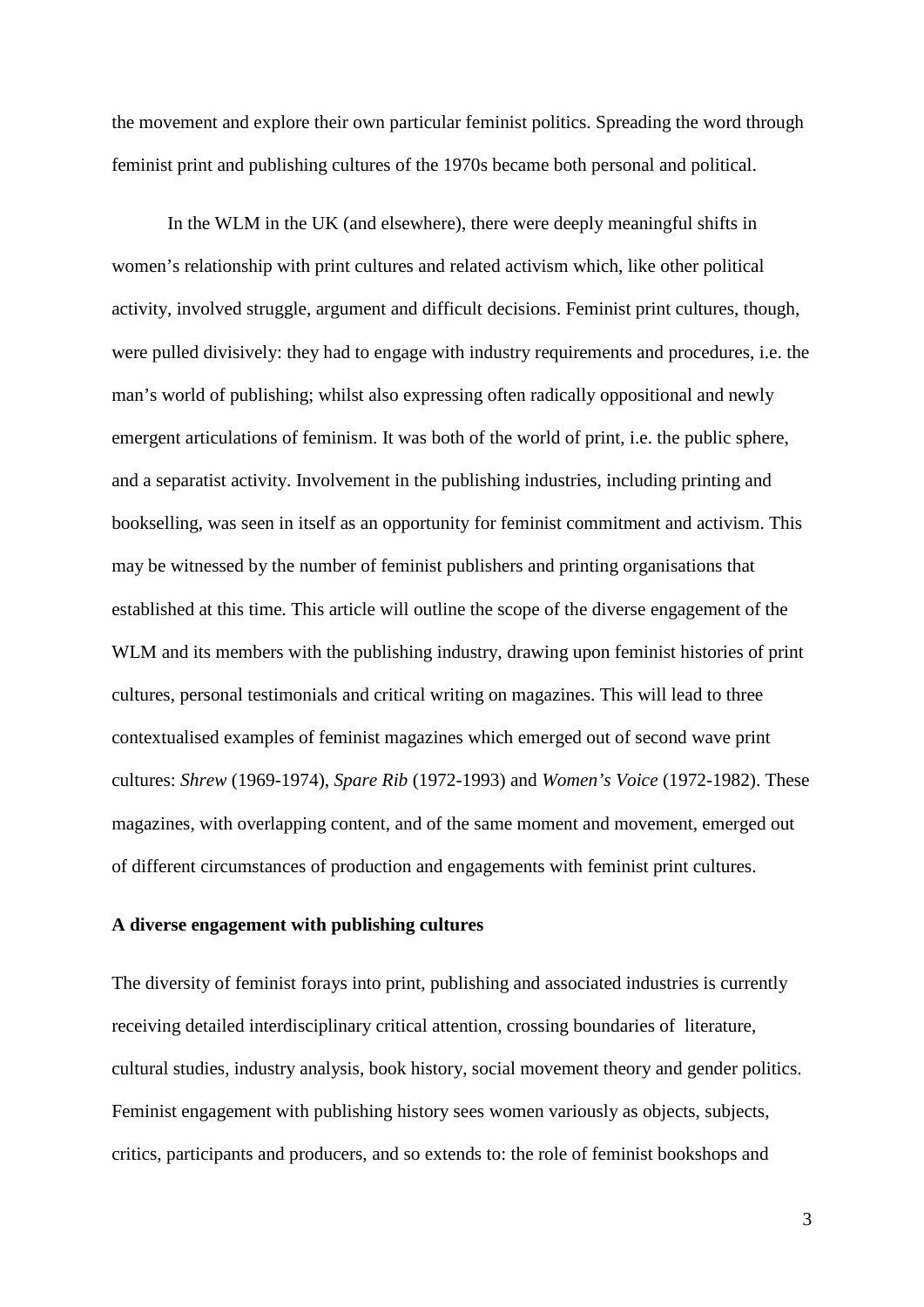booksellers; the history of feminist book publication; women's intervention across the range of printing and publication skill sets; feminist publishers; and of course feminist print media artefacts. Simone Murray, in her important study, has argued that this interdisciplinarity has affected the study of women's broader relationship to print, noting that feminist publishing history has formerly been ignored because it has fallen between two disciplines:

too literary in its associations to be annexed to feminist cultural studies; and too tainted with commercialism to fall within the purview of literary criticism.<sup>[9](#page-6-0)</sup>

Trysh Travis has noted a further problem: 'this canon of what we might call a feminist book history concentrates primarily on women readers and authors, not on the workings of the communications circuit that transforms manuscripts into books and brings them to market.' Travis continues: 'The desire to document women's presence in the book trades has meant that attention to gender as a form of power has usually been limited to noting that the trades were male-dominated.<sup>'[10](#page-6-1)</sup> However, in relation to magazine production at least, critics are making important connections between gender politics and print artefacts: 'More than instrumental tools, rituals or resources for mobilization, Greenham women's cultural artefacts and communication practices were the very *means* by which their politics garnered shape and meaning.'[11](#page-6-2) Feminist activism, then, may be discerned in the specific detail of female groups and individuals, and their very engagement with and utilisation of print.<sup>[12](#page-6-3)</sup>

1970s feminist publishing is difficult to generalise precisely because of its small scale and diverse nature. As movement rather than organisation,  $13$  the WLM consisted of local gatherings, collectives and some individuals with high profiles. Feminist print cultures emerged from the 'small group' politics of the UK WLM.<sup>[14](#page-6-5)</sup> Some groups and collectives were formal, some casual, frequently they suffered a shortfalls of funding and adequate premises, yet each operated to its own agenda with variable affiliations to the movement. Each contributed differently to feminist publishing, understanding feminism differently and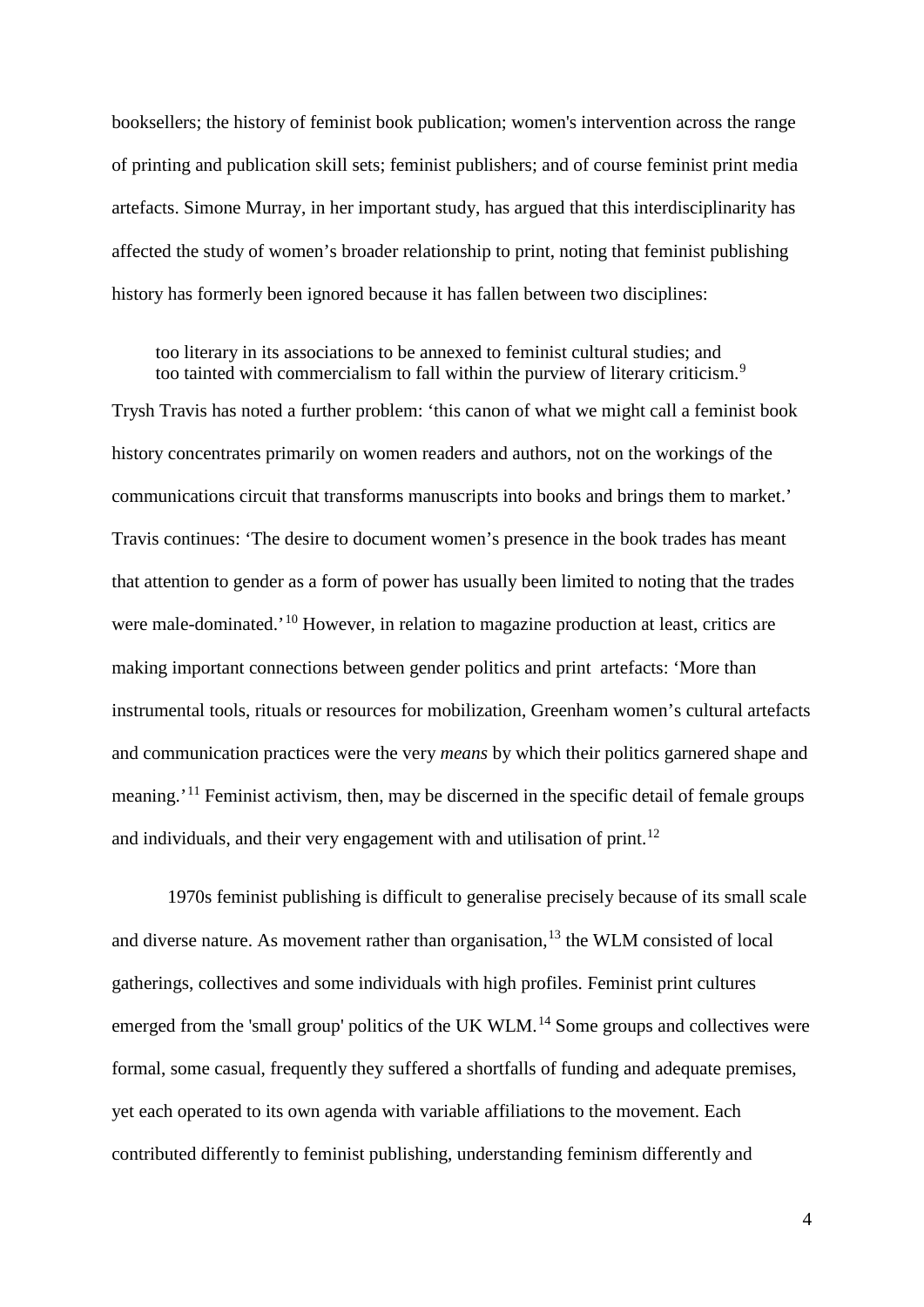<span id="page-4-3"></span><span id="page-4-2"></span><span id="page-4-1"></span><span id="page-4-0"></span>expressing that specific mode in print. Groups were neither always wholly separatist, nor always entirely in sisterly accord, and they variously reacted against, and yet also relied upon, the mainstream press. Feminist print cultures have always had relationships with other kinds of publishing organisations,[15](#page-7-0) and interventions into the male-dominated professions of printing and publishing were neither straightforward nor unproblematic for women. The point of similarity was to bring all manner of women's expression to print, and the feminist activism may be discerned in intention and experimentation, in the giving of time, energy and commitment to a practical claiming of the means of production of women's words. A consistent intention was to build a feminist publishing industry aligned with feminist principles, often resulting in complex negotiations with, or attempted total rejection of, extant publishing practices. Thus the notion of independent publishing emerged: 'In 1970s discussions of feminist publishing, the concept of the women-only forum is expanded into that of a "women's independent communications network."'[16](#page-7-1) For some, this developed into separatist formations with the 'political necessity of women controlling all aspects of the publication process' so that the hostile male press could be shunned.<sup>[17](#page-7-2)</sup> Hence, 'the central perception with which feminist publishing originates: that production of the printed word and its interpretation constitute forms of *political* power.'[18](#page-7-3) This separatist seizing of publishing power was of central significance: for example, of *Trouble & Strife*, a feminist magazine with separatist underpinnings, Cameron and Scanlon state: 'No man ever contributed to *T&S* as an editor, writer, designer, typesetter or illustrator; the only men it dealt with were those it paid to print and distribute the magazine.<sup>'[19](#page-7-4)</sup>

Furthermore, Trysh Travis has described how the US Women in Print movement (WIP) gained strength as a reaction against the publishing industry's sexism and gender hostility . This separatist feminist organisation assembled women working, or wanting to work, in the publishing industry, intending to provide industry training and create its own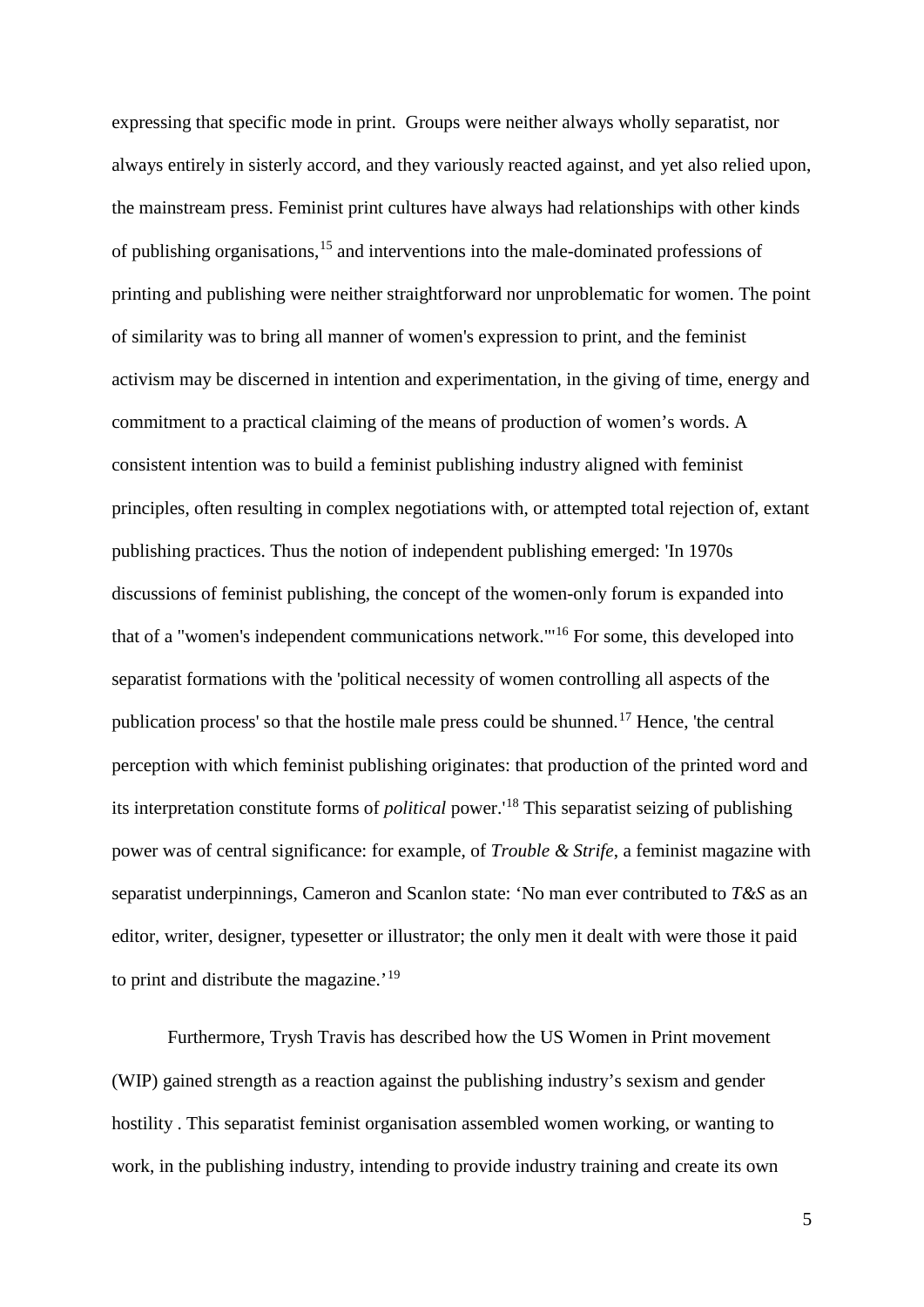network of readers, writers, editors, printers, publishers, distributors and retailers, and construct its own printing industry duly hostile to the male publishing industry.<sup>[20](#page-8-0)</sup> It was hugely supported by the energies of lesbian women also seeking a print culture of their own.[21](#page-8-1) The first WIP conference (1976) imparted publishing skills and gender politics with the dual aims of increasing women's skills in the printing world, and of creating a feminist print network to counter the male network, proven untrustworthy and undermining to women publishing in the 1960s.<sup>[22](#page-8-2)</sup> It was not that trade publishers were not taking feminism seriously by the 1970s , but that feminist intentionality was to undermine patriarchal capitalist control of feminist writing,<sup>[23](#page-8-3)</sup> and by 1979 a similar 'Women in Publishing' movement (WiP) had started in London.<sup>[24](#page-8-4)</sup>

<span id="page-5-3"></span><span id="page-5-2"></span><span id="page-5-1"></span><span id="page-5-0"></span>Personal testimonials from some women working in the publishing industry at the time reveal complex relationships between their feminism and their publishing work. In Chester and Nielsen's *In Other Words*, one editor asks 'What the Hell is Feminist Editing?' and concludes that it implies careful selection and nurturing of important female texts to which only a specifically feminist publishing house would allocate time and resources.<sup>[25](#page-8-5)</sup> Commitment to feminist writing was strong, with one feminist writer becoming involved in publishing out of sheer 'belief in the worth of the writing', [26](#page-8-6) and other women who viewed their writing as their most important work, but used those same skill sets in mainstream publishing to earn a living through, say, copy editing jobs.<sup>[27](#page-8-7)</sup> Gail Chester, whose 'employment in publishing began as a political act - [her] desire to see radical literature of all types more widely available', still after eighteen years felt herself to be 'on the outer fringes of the profession', perhaps because of her politics, class, ethnic origins or because, as she puts it, of 'being an uppity woman'.[28](#page-8-8) For other feminist writers and publishers, independence was not so unambiguous: *Outwrite* feminist magazine, intended to voice 'Black and Third World women's struggles', whose founders successfully published with only 'few technical skills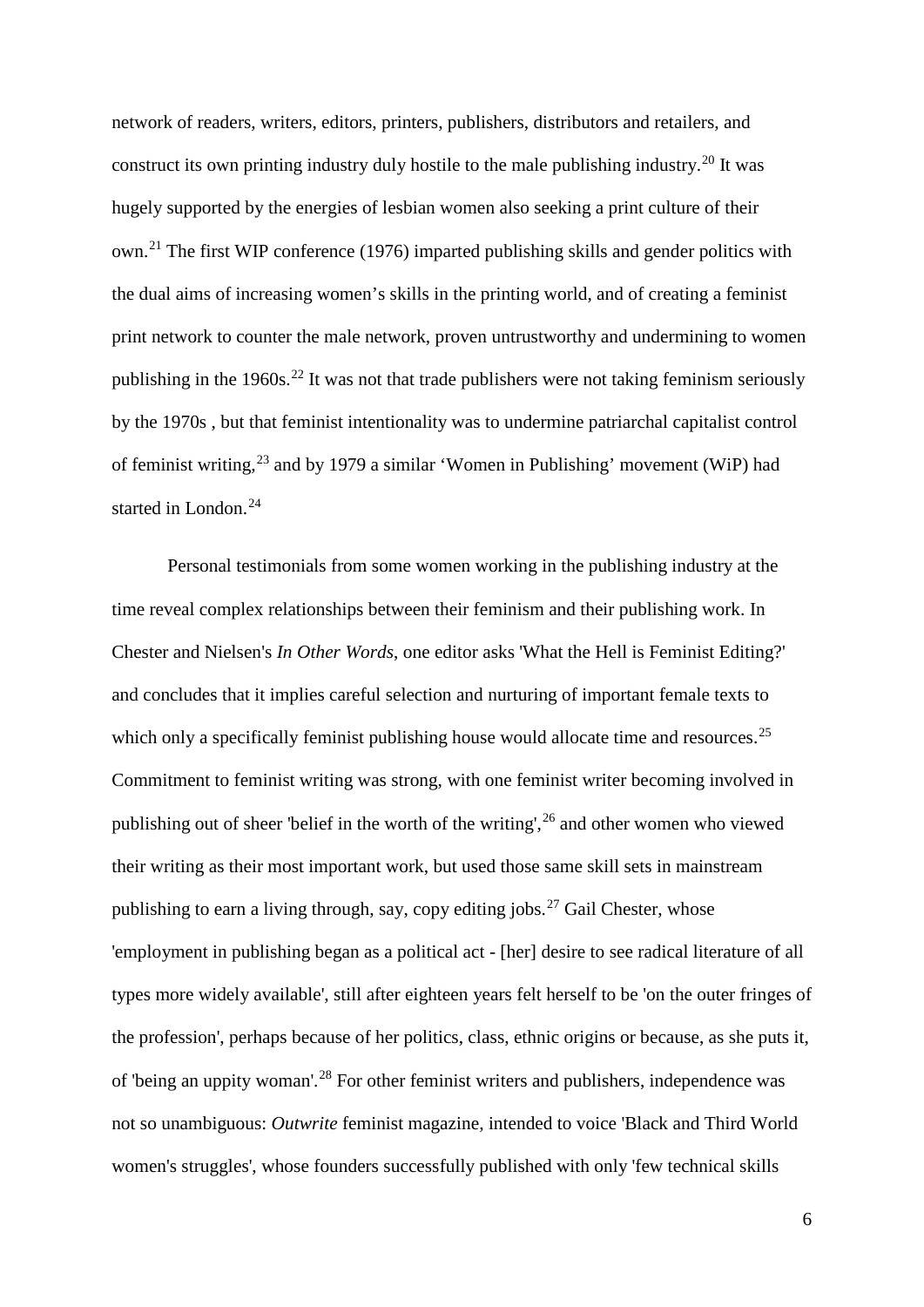(initially)', was dependent upon Greater London Council funding as well as the activism and militancy of a movement.<sup>[29](#page-9-0)</sup> Feminist activism in print and publishing, whilst some strove for separatist status, was also subject to important dialogical relationships with a number of industries and agencies, rarely seen as innocent of associated connections and processes.

#### **Women's Liberation and the mainstream and underground presses**

<span id="page-6-3"></span><span id="page-6-2"></span><span id="page-6-1"></span><span id="page-6-0"></span>The relationship of feminists to the presses is complex and varied, with surprising contexts that sometimes belie straightforward assumptions.<sup>[30](#page-9-1)</sup> And production of a feminist magazine always implied some relationship to other forms of print production, even if total opposition. Overall, the WLM's relationship with the daily press was complex, having been described as 'tangled and uncomfortable'.<sup>[31](#page-9-2)</sup> Juliet Mitchell has discussed how the media divisively set different WLM groups against each other, resulting in a national regulation that 'each group could describe its own politics to the press, etc. but not those of other groups'.<sup>[32](#page-9-3)</sup> Despite the 1970 formation of the Women in Media Group, which aimed to improve the situation of women in journalism, broadcasting and publishing, and the reporting of women's issues, such policies caused hostilities and some felt that this 'left reporters with few options but guesswork, caricature or silence on feminist issues'.<sup>[33](#page-9-4)</sup>

<span id="page-6-5"></span><span id="page-6-4"></span>However, it is possible to over-simplify the representation of gender in the press,  $34$ and critics of second wave feminism have problematised the relationship of the press to second wave feminism. Kaitlynn Mendes, applying critical discourse analysis to articles on feminism from the long 1970s, has studied representations of feminists in US and UK national daily newspapers. Mendes argues that, 'it is difficult to make overall, conclusive remarks on news coverage other than to say it was fragmented and contradictory―newspapers simultaneously portrayed the movement as effective and serious and ineffective through trivialising feminists and their concerns.'[35](#page-9-6) This contrasts somewhat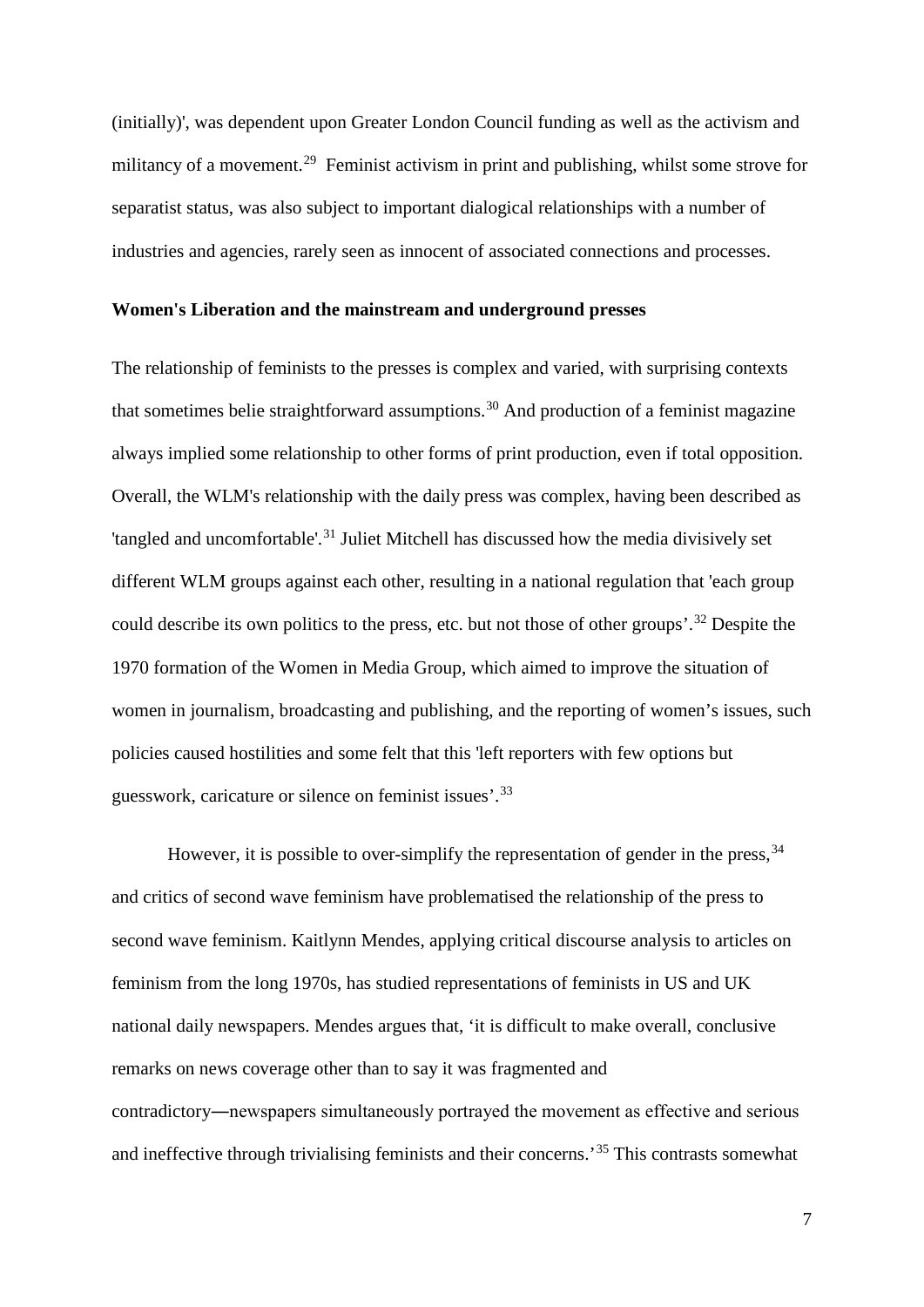with other discussions that claim more negative news coverage, however Mendes did find the *Daily Mirror* 'consistently constructed the women's movement and feminists as de-legitimate and deviant'. [36](#page-10-0) Overall, Mendes argues that, 'there was far more legitimising or supportive coverage than previous scholars have claimed, and that these articles frequently engaged with the movement's members, their goals, and constructed it as unified, good for women, necessary, and liberating.'[37](#page-10-1) Mendes' findings lead her to suggest that the US movement 'formed highly organised groups […] whose members understood the journalistic conventions needed for attracting the media', whilst, 'Conversely, the UK movement tended to consist of smaller, more fragmented groups, who either made little or no attempt to attract mainstream media attention, or who actively opposed it.<sup>[38](#page-10-2)</sup>

<span id="page-7-4"></span><span id="page-7-3"></span><span id="page-7-2"></span><span id="page-7-1"></span><span id="page-7-0"></span>However, this unevenness in mainstream representation does not imply that the underground press was more consistently sympathetic or harmoniously attuned to women's rights and/or feminist expression. Elizabeth Nelson describes ways in which 1960s underground magazines failed to take the WLM seriously: *IT* magazine, she suggests, remained 'committed to sexism' and certainly 'did not grapple with the issues raised by women's liberation'. [39](#page-10-3) *Friendz*, 'had it both ways on the question of women', but saw women's liberation as a joke; and at least *Oz*, 'did seem to understand the necessity to move beyond tokenism with regard to women and their struggle'. [40](#page-10-4) Discussing conflict networks and 1960s political movements, Carol Mueller identifies similar dissatisfaction with the 'low status' women experienced, despite their high levels of education, in the 'submerged networks of civil rights and the New Left'. [41](#page-10-5) Marsha Rowe, who worked for *Oz* and *Ink*, recalls the role of women in the underground press: 'The women who worked on its magazines and newspapers served the men and did the office and production work rather than any editorial work.'[42](#page-10-6) Rosie Boycott, who worked for *Friendz* and co-ordinated the woman's issue, was more explicit about the attitudes of the underground press men: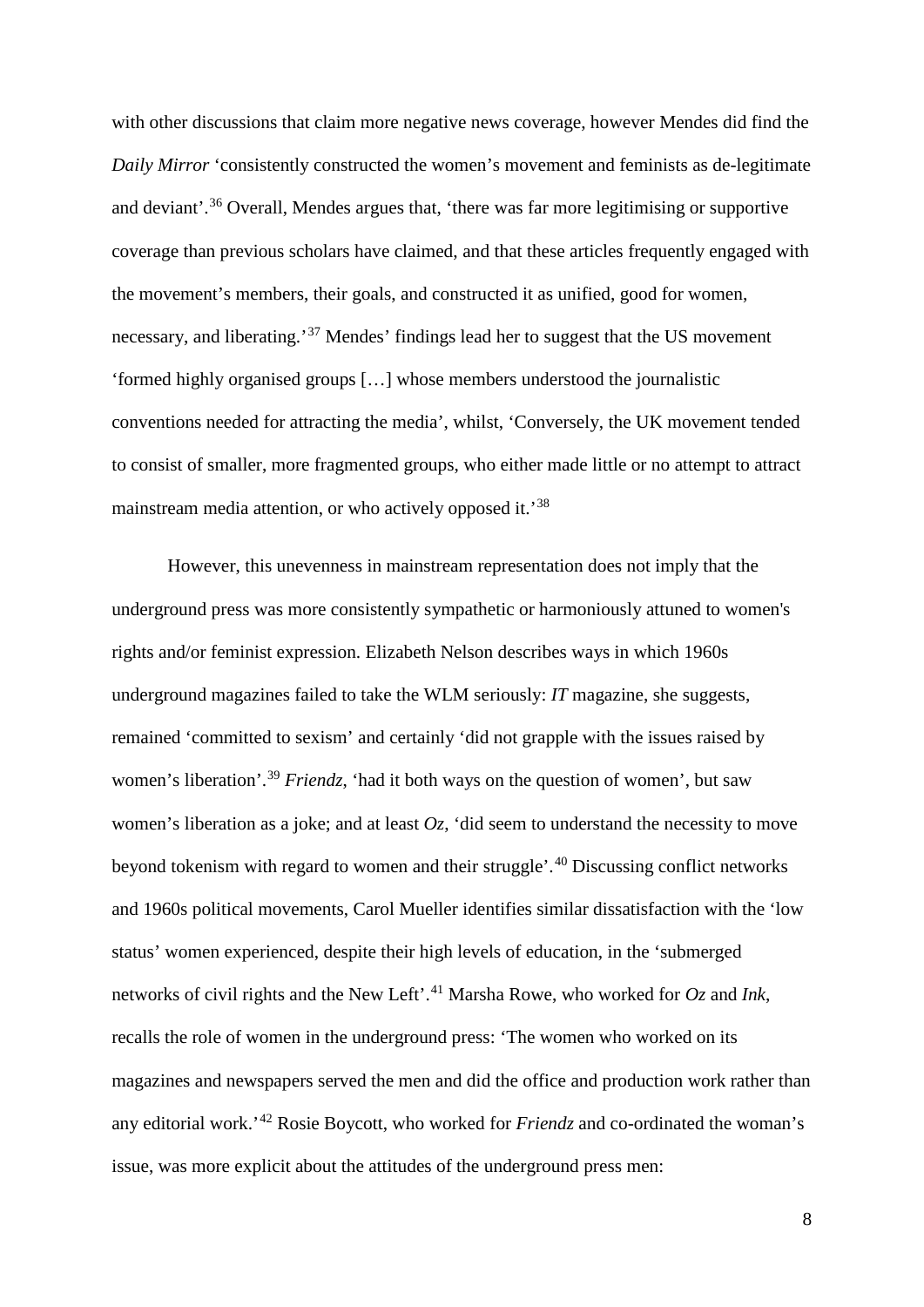The underground press had an ambivalent attitude towards women. "You can fuck anytime, but ask a girl to make Ovaltine?" *Oz* editor Richard Neville was quoted as saying. He was almost right. Going to bed, or, as the cliché had it, getting laid on the back copies, was expected. To refuse was both old-fashioned and hypocritical in a culture promoting free love.<sup>[43](#page-11-0)</sup>

Boycott explains the ambivalence of editors of *International Times*, Britain's oldest underground paper, while condemning the Miss World competition: 'The editors could sigh complacently because they weren't subjecting their girlfriends to parading in swimsuits round the Albert Hall. But they weren't encouraging them to become editors or reporters either.<sup>'[44](#page-11-1)</sup> Nonetheless, the counter-cultural and anti-establishment stance of 1960s underground presses in Britain and elsewhere was an important precursor to the print media of the UK WLM: it provided a platform for oppositional politics and a training ground for writing and publishing.

Despite the underground press's sexism, its informal structures and compressed way of working permitted those women involved in various magazines, such as Sheila Rowbotham on *Black Dwarf* and Germaine Greer on *Suck*, [45](#page-11-2) closer proximity to the printing and publication processes, and an introduction to the industry. They may have railed against the sexism, but women such as Rowbotham, Boycott, Rowe, Greer used those industry skills for the feminist cause, some producing ground-breaking writing and journalism.[46](#page-11-3) For Marsha Rowe at  $Oz$ , the political mismatch between the 'sex-objectifying images' and the ideals of women's liberation caused her to 'feel contradictions exploding inside my head,'<sup>[47](#page-11-4)</sup> and led to her jointly establishing *Spare Rib* with Boycott:

<span id="page-8-8"></span><span id="page-8-7"></span><span id="page-8-6"></span><span id="page-8-5"></span><span id="page-8-4"></span><span id="page-8-3"></span><span id="page-8-2"></span><span id="page-8-1"></span><span id="page-8-0"></span>This was prompted by all we had learned on the underground press, which included the notion that self-organizing was possible, as well as familiarity with the mechanics of production and distribution. Rosie had some journalistic experience on *Frendz*, while my editorial experience was limited to research and helping on layout.<sup>[48](#page-11-5)</sup>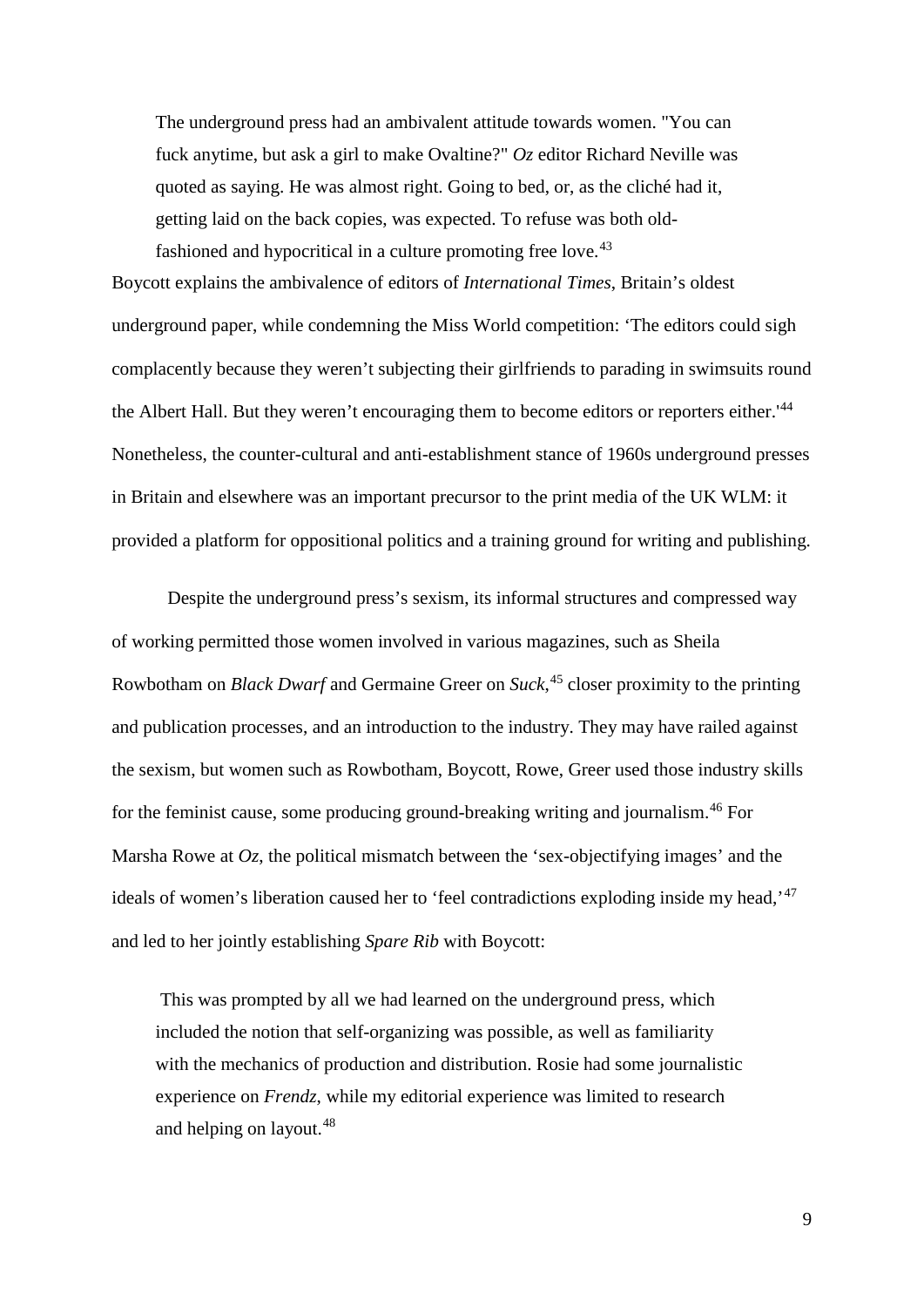#### **The emergence of feminist print cultures**

<span id="page-9-6"></span><span id="page-9-5"></span><span id="page-9-4"></span><span id="page-9-3"></span><span id="page-9-2"></span><span id="page-9-1"></span><span id="page-9-0"></span>A varied and often problematic relationship existed between women of the WLM, and its emergent publishing cultures, and the existing publishing and press industries. Whether feminists rejected the male press industry totally or saw it as a training ground, at the very least there was suspicion caused by gender-hostility and a desire to claim the printed word for the feminist cause. The development of feminist presses became crucial to the dissemination of feminist communication, even being regarded as instigators of social change. [49](#page-12-0) They also performed a crucial role in their work of recovery, unearthing and reprinting feminist texts. Feminist publishing houses, such as Virago and The Woman's Press, were also often more successful in both financial outcome and public recognition than other feminist media production such as feminist film or feminist magazines.<sup>[50](#page-12-1)</sup> Often having to weave a difficult path between political authenticity and commercial viability, they persevered, feeling it was a 'duty' to survive.<sup>[51](#page-12-2)</sup> The relationship of feminist presses to other industry sectors imposed difficulties, such as when Virago (1973) was compelled to print very small hardback copy runs just to achieve journalistic reviews. Murray discusses complex industry engagements, certainly in the case of Virago, where business acumen, regular hierarchical management and an instinct for survival vied with feminist activist ambitions and a desire to run women's publishing differently.[52](#page-12-3) Murray describes 'the duality of [Virago's] self-conception: it perceived itself simultaneously both as a commercial publishing house *and* as an intrinsic part of the British women's liberation movement.'[53](#page-12-4) Indeed, writers for Virago have described a different publisher-writer relationship.[54](#page-12-5) Catherine Riley has argued that Virago intended to change constructions of gender through the content of its literature and by influencing and expanding the literary landscape.<sup>[55](#page-12-6)</sup> The history of financial pressures, takeovers and industry dealings of the feminist presses is evidence of a range of approaches to the commercial interface of this feminist expression and activism.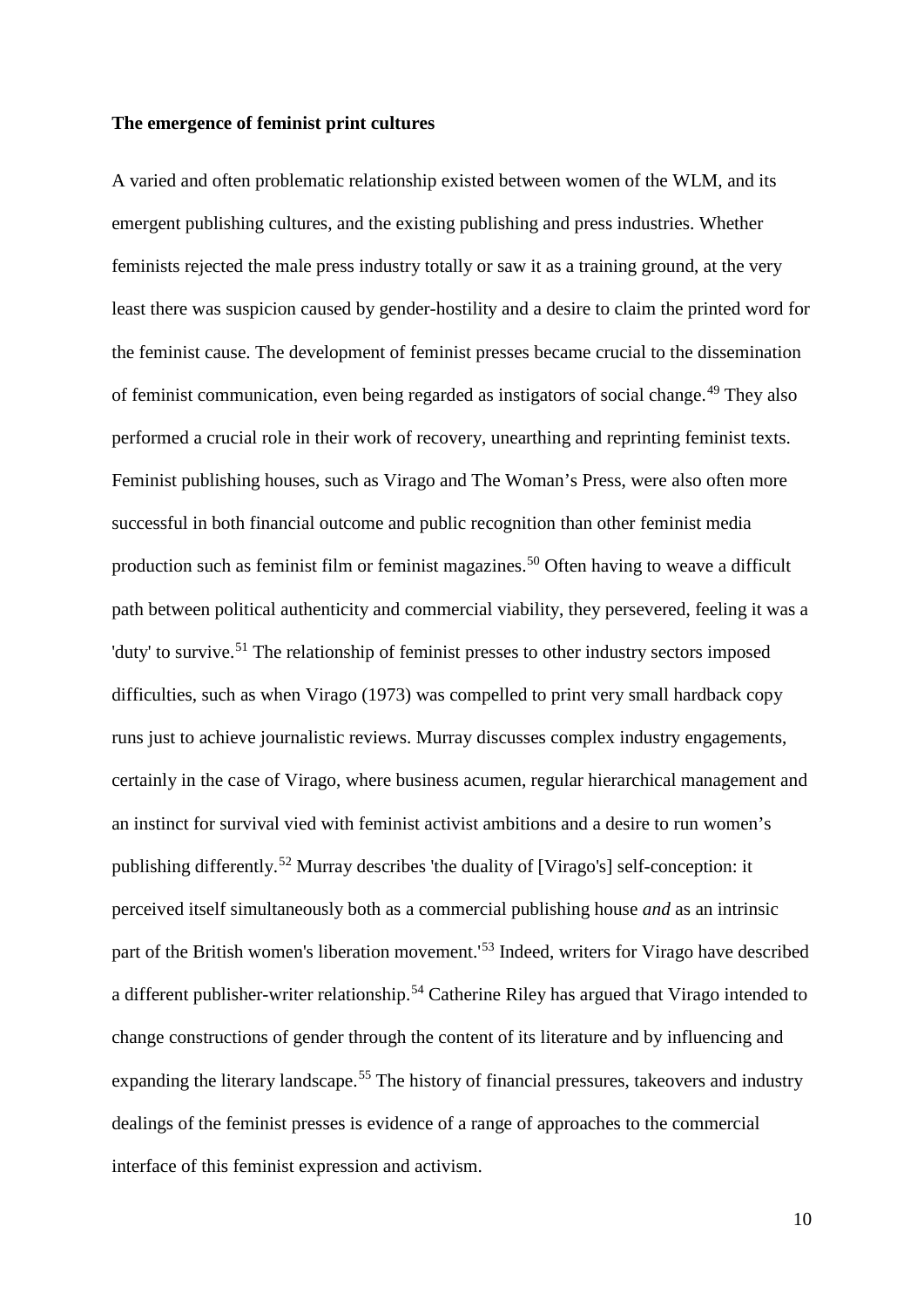<span id="page-10-6"></span><span id="page-10-5"></span><span id="page-10-4"></span><span id="page-10-3"></span><span id="page-10-2"></span><span id="page-10-1"></span><span id="page-10-0"></span>Important contributions were also made by booksellers to feminist print cultures and the dissemination of the feminist printed word. For instance, in the US, the Feminist Bookstore Network was run by the owner of Old Wives Tales bookstore, Carol Seajay. The *Feminist Bookstore Newsletter* (1976-2000), designed to enhance communication amongst fellow feminist booksellers, was described as the 'industry bible for lesbian and feminist booksellers'. [56](#page-13-0) Feminist scholarship has discussed the important contributions made by bookstores to the WLM, seeing these women-centred, and sometimes women-only, spaces as feminist meeting places and political entities in themselves. Kristen Hogan argues that from as early as 1970 onwards in the US, bookstores provided public spaces for feminism: 'Different from the leftist and progressive bookstores of the 1960s, the feminist bookstore created an entirely feminist space that provided a context for the publications on its shelves; this more specific collection allowed for broader attention to women's literature and uniquely emphasised the existence of a body of feminist literature.<sup>[57](#page-13-1)</sup> Hogan follows Nancy Fraser's argument for feminist bookshops as well as journals and publishing companies, seeing them as Habermasian public spheres, part of a 'feminist subaltern counterpublic' which function both as 'spaces of withdrawal and regroupment' and as 'bases and training grounds for agitational activities directed towards larger publics'. [58](#page-13-2) Feminist bookstores then, have been seen as an essential resource, circulating mimeographed and Xeroxed copies of otherwise unavailable texts, republishing out-of-print books and operating as libraries with readers studying 'store copies' in situ. Hogan describes bookstores as being closely associated with lecturers and students on women's studies courses, as places where academic and community feminism continued to influence each other, organising and distributing feminist texts, acting as primers for women's studies courses, and offering places for connections and 'collective power'.<sup>[59](#page-13-3)</sup> Thus, feminist bookshops were involved in education as centres themselves, but also in alignment with formal education courses in women's studies.<sup>[60](#page-13-4)</sup>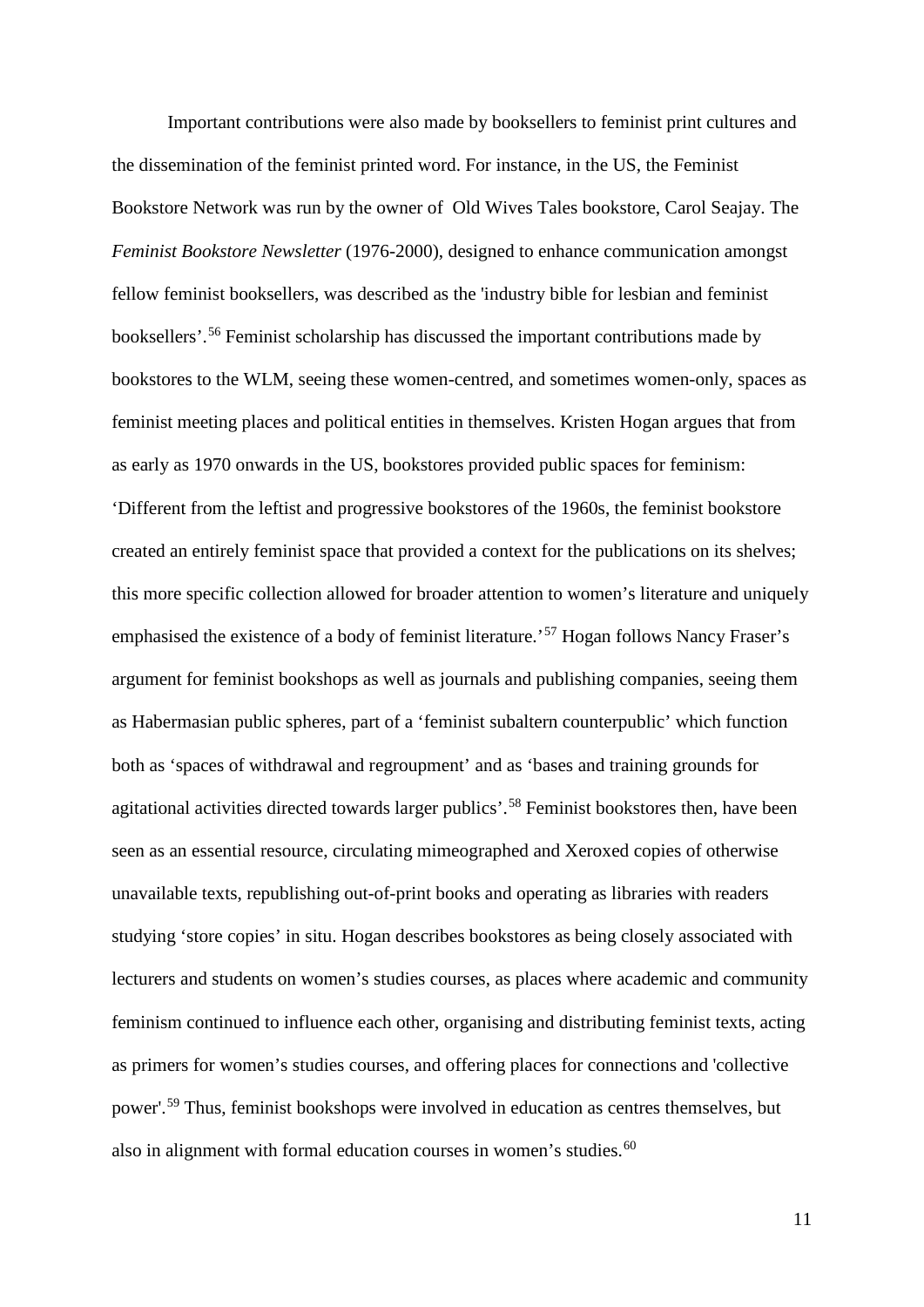In the UK, the well-known, and local council-funded, Silver Moon bookshop opened in 1984 on the Charing Cross Road, London, founded by Sue Butterworth and Jane Cholmeley; eventually taken over by Foyles in 2001; like its American counterparts becoming a centre for feminist information and resources, selling books and magazines unavailable elsewhere. It fulfilled different kinds of feminist work including promoting feminist authors, publishing, producing its magazine, *Silver Moon Quarterly*, and helping victims of abuse find refuge. $61$  Thus its connections and activism extended beyond commercial transactions to the local community, the council and the world of feminist publishing. Regional bookshops also offered opportunities for local activism. Jill Radford, in discussing the Winchester Women's Liberation Group, describes how,

<span id="page-11-5"></span><span id="page-11-4"></span><span id="page-11-3"></span><span id="page-11-2"></span><span id="page-11-1"></span><span id="page-11-0"></span>With women from one of the Southampton women's liberation groups and the Ecology Party, we transformed an SWP bookshop into a community bookshop to enable us to begin to acquire the emerging feminist books. October Books — its name never changed — is still trading as far as I know and remains the one alternative bookshop in the area.[62](#page-14-1) 

Lucy Delap discussed ways in which feminist bookshops were 'nodal' points in a disparate WLM, combining community and commercial spaces, even suggesting a WLM Bookbus to provide feminist education for rural women.<sup>[63](#page-14-2)</sup> However the history of the bookselling business is a ruthless tale and inevitable difficulties of the crossover between feminism and competitive commercialism have led to arguments that Silver Moon eventually put Sisterwrite (1978-1986), a neighbouring feminist bookshop with an international reputation, out of business.<sup>[64](#page-14-3)</sup>

The circulation of feminist ideas through print media, including written testimony in the form of personal exposés of sexual inequalities, writing by women of colour and by women who felt marginalised by society, feminist fiction, historical recovery and criticism, discussions in the daily press, feminist presses and women working in publishing, and the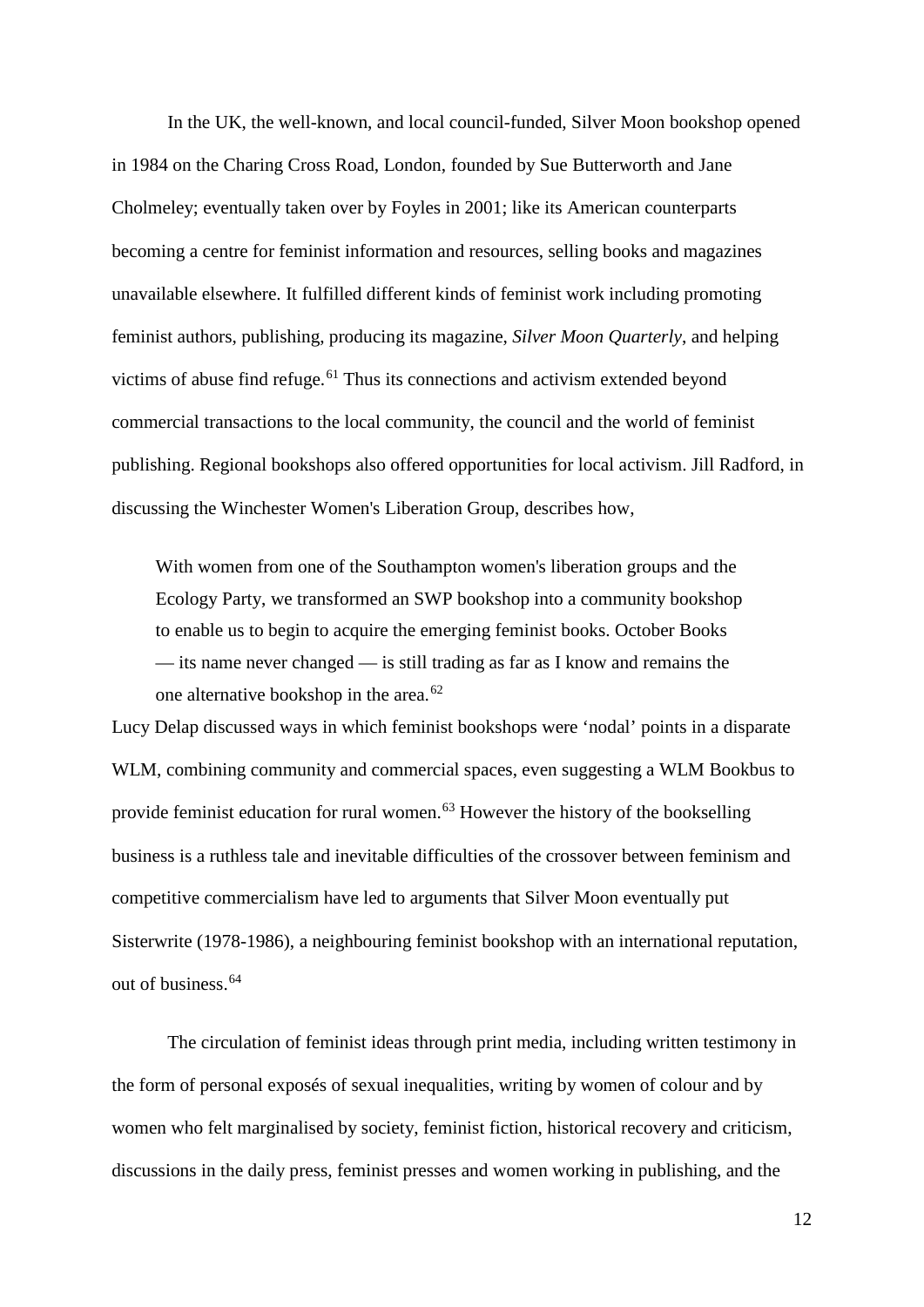very act of selling feminist books and magazines—all became hugely important aspects of the WLM. Even placing a book with a non-feminist publisher could cause discussion and debate. However, whilst some women were becoming well-known for their writing,<sup>[65](#page-15-0)</sup> or worked towards a feminist press, others expressed their commitment to the WLM through the more modest writing and publishing of a feminist magazine.

#### **Feminist magazines**

<span id="page-12-6"></span><span id="page-12-5"></span><span id="page-12-4"></span><span id="page-12-3"></span><span id="page-12-2"></span><span id="page-12-1"></span><span id="page-12-0"></span>The scope of women's involvement in print in the 1960s and 1970s provides a crucial context for understanding the diversity of WLM magazines. Second wave feminism emerged from a complex set of social circumstances and an array of political, counter-cultural, antiestablishment and socialist movements. Reflecting this diversity, many small feminist groups across the UK, as well as Europe,<sup>[66](#page-15-1)</sup> had their individual magazines and newsletters, each proffering specific interpretations of feminist engagement.<sup>[67](#page-15-2)</sup> Similar to the suffragette papers, feminist magazines of this later period had to both inform and entertain existing member-readers, whilst spreading the word of the feminist cause to men as well as women.<sup>[68](#page-15-3)</sup> 1970s feminist magazines adopted and adapted the print media form hijacked decades earlier by multinational corporations peddling oppressive capitalist femininities. Indeed, the female oppression evidenced by domestic magazines, so effectively brought to attention by Betty Friedan in the 1960s,<sup>[69](#page-15-4)</sup> is one of the aspects of women's lives strongly attacked by the WLM magazines. These feminist magazines offer a much broader view of women's lives and occupations including housewives, working women, mothers and single women, and mark a huge range of issues, personal and political, from female sexuality and childrearing to women's refuges and improved rights for night workers.<sup>[70](#page-15-5)</sup> They bring history to bear on current issues, reminding readers of previous feminist campaigns and campaigners; report upon events and activism on national and local stages; provide space for individual expression; air debates, share humorous observations and build a feminist culture. They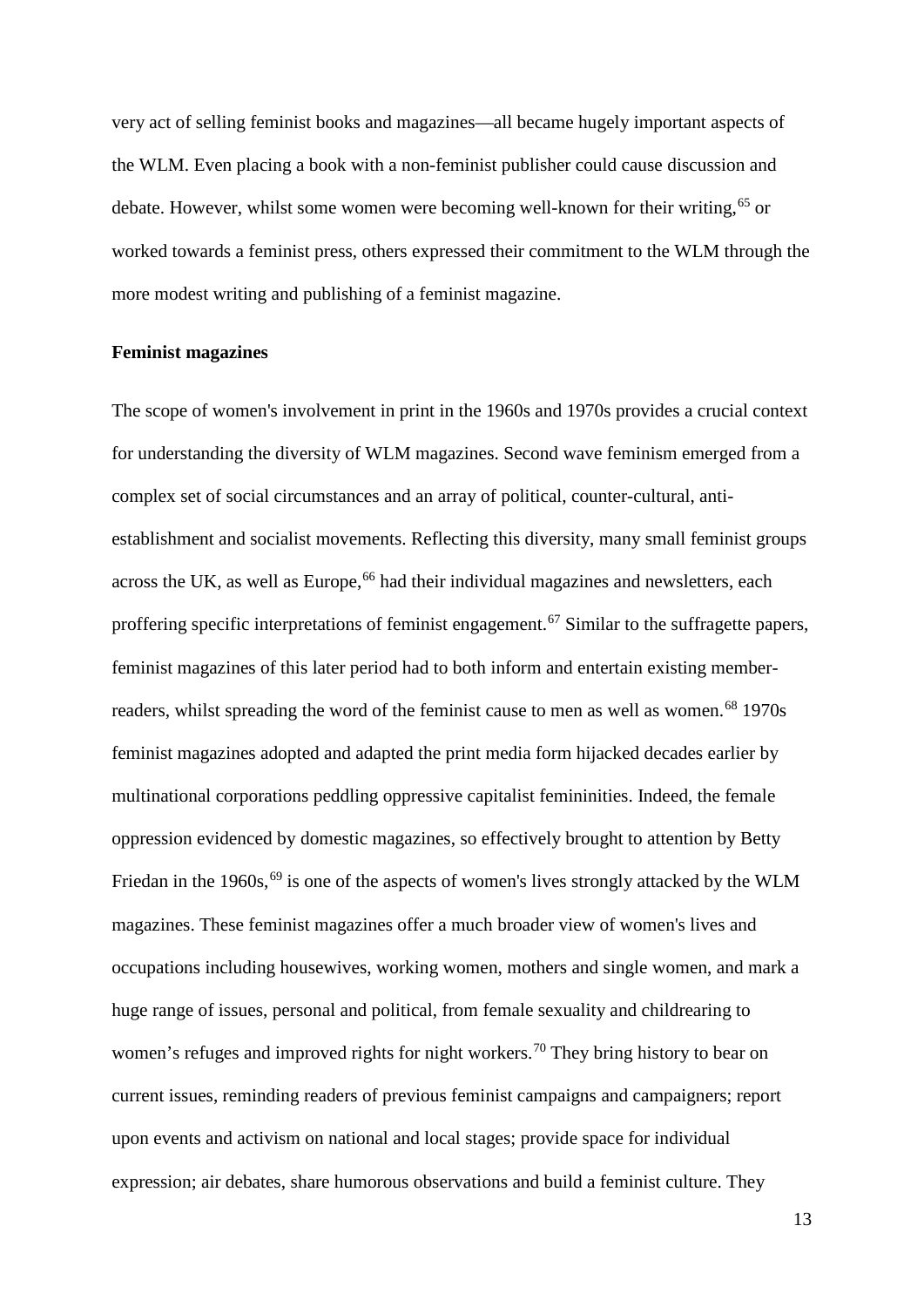reveal multiple feminisms based in different strands of philosophical and political thought, belying any sense of a singly-focussed second wave of feminism.

In addition to diverse content, feminist magazines are also varied physically, ranging from home-typed newsletters, often Xeroxed and stapled, assembled by small consciousnessraising collectives and intended to circulate information within a single-focus group, to publications that in some ways emulate, in content or appearance, more commercial, even feminine domestic magazines.<sup>[71](#page-16-0)</sup> Some magazines had wider, even national, distribution, and some carried feminist-attuned advertisements to generate income, similar to more commercial offerings.[72](#page-16-1) The varied tone and appearance indicates that, whilst some magazines had clear political affiliations, others were purposefully open to ranges of opinion. All had in common the pursuit of women's liberation and were instrumental in spreading a diverse set of messages about feminism and gender inequalities.

<span id="page-13-4"></span><span id="page-13-3"></span><span id="page-13-2"></span><span id="page-13-1"></span><span id="page-13-0"></span>Membership of a magazine-producing feminist group meant involvement in an allfemale enterprise where women could exercise full editorial control over the content, impossible in other in other media productions.<sup>[73](#page-16-2)</sup> A crucial mode of expression of second wave feminism, feminist magazines offered a voice not just to professional writers, feminist historians and academics, but significantly gave access to the printed word and opportunity for sharing experiences to women who were accustomed to having no voice. The processes of collectively producing, writing and publishing was a feminist commitment, and as much activism as other forms of consciousness-raising,<sup>[74](#page-16-3)</sup> offering a route to consciousness-raising through participation, expression and discussion, as well as political identification with the greater movement. As Cameron and Scanlon state: 'The magazine was an important part of our political and intellectual lives; it also made a unique contribution to the life of feminism in Britain.'[75](#page-16-4)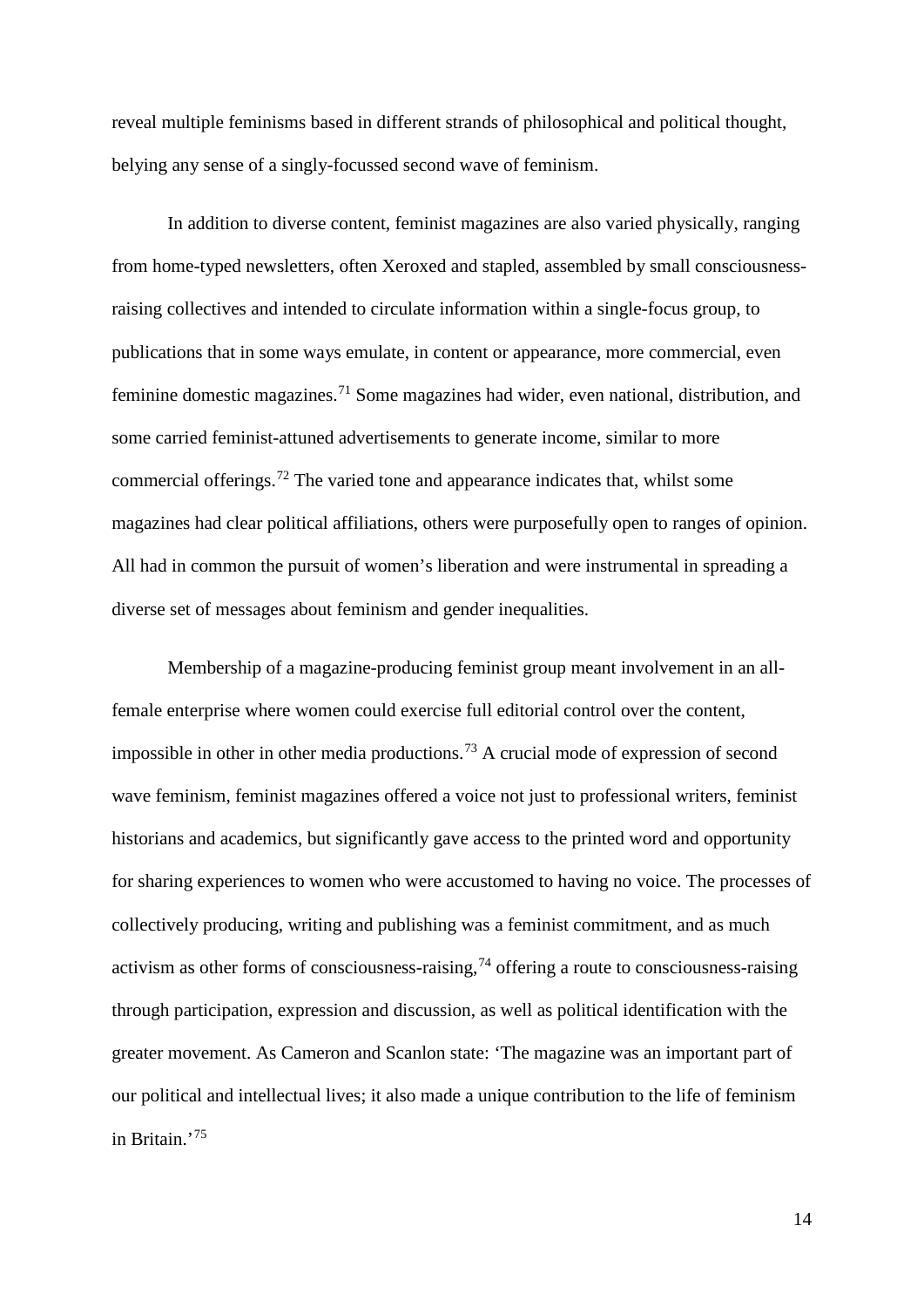## *Shrew*

<span id="page-14-3"></span><span id="page-14-2"></span><span id="page-14-1"></span><span id="page-14-0"></span>*Shrew* (1969-1974) was the unaligned output of a wide range of different women's groups from within the London Women's Liberation Workshop. It was produced by each group in turn, taking on responsibility for the theme of the whole magazine, its contents, layout, illustrations and design. Initially there were only four groups but, as the number of groups grew, a rotating editorship became more difficult;<sup>[76](#page-17-0)</sup> and by 1971 groups had expanded to forty-four plus four special interest groups. With a circulation around 5000, it was produced several times a year and only available through feminist bookshops such as Silver Moon, therefore circulating within those feminist public spheres already created by bookshop spaces, it appealed to an already-converted audience. Most issues have an alternative, but far from amateurish feel, including hand-drawn and handwritten sections, with items squeezed together on some pages. Individual testimonials lend a personal tone, alongside broader feminist rationale. As each collective had free rein over the magazine they produced, the look and content varies enormously. Some issues focus upon general themes under widespread feminist scrutiny, such as the family, women and work or the plight of women night cleaners.[77](#page-17-1) Different workshop groups with particular interests, however, had opportunity to reflect their own feminist direction and priorities within their issue: there was *Psychology Shrew* produced by the Psychology Group of the Women's Liberation Workshop, providing perspectives on therapies from psychotherapists, individual patients and groups; and *Goodbye Dolly*, the children's book issue assembled by the Women's Liberation Literature Collective and the Leeds Group.[78](#page-17-2) In production of this magazine as a mode of feminist expression, some groups took the opportunity to express a distinctive feminism as part of a diverse movement. Each women's liberation group had their own circle of members and operated to their own agendas, they were united by overlapping concerns of gender inequalities and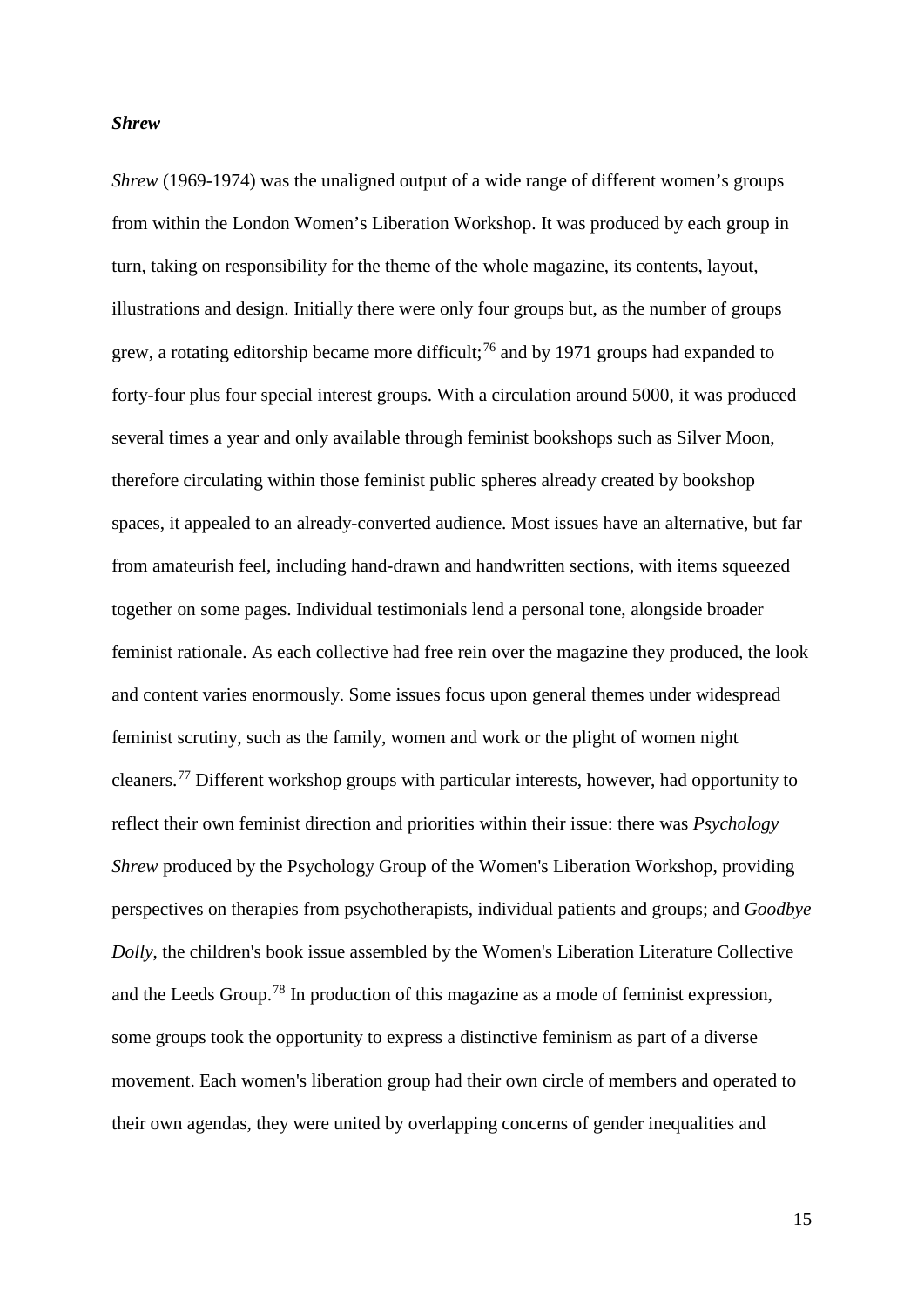<span id="page-15-3"></span>women's rights, but many had their own distinctive approaches, political affiliations and interactions with the WLM.

<span id="page-15-5"></span><span id="page-15-4"></span>One particularly focussed issue is *'Goddess' Shrew* (Spring 1977) produced by the Matriarchy Study Group (several of whose members were also involved in the Alternative Socialism group), which was concerned with feminist theology and studying ancient religion and culture. This issue is devoted to explaining Goddess theology, with each article and illustration elucidating a different aspect of Goddess philosophy and beliefs. The issue opens with the introduction, 'Beyond Patriarchy', by exploring and explaining the basis of the Matriarchy Study Group collective, providing an account of their belief in control of the spirit and the influence that this could have on women's oppression of the moment. Explaining that the group came together 'Because several of us already had observed evidence for a previous universal Goddess religion' and seeing this issue as work-in-progress, the main aim is to share their work:

1. We want to share with other women our growing confidence that women have not always been "inferior", subject and oppressed by men in their families and in society. There was a time, universally, it seems, from the beginning of the human race until from 5,000 - 2,000 B.C. where everyone took for granted matriarchy values and society was organised on the basis of woman-led culture. The Goddess was worshipped not only in terms of fertility and survival but as a way of life in which the feminine, and female, were considered pre-eminent. Great civilisations were built in these cultures.<sup>[79](#page-18-0)</sup>

<span id="page-15-2"></span><span id="page-15-1"></span><span id="page-15-0"></span>Articles range from joining a matriarchy study group, to women's spirituality and sexuality, and they embrace ancient Egypt and fertility control, the Bible, priestesses, the moon, stone circles, tress and energy lines. The issue also contains poetry and suggestions for further reading, all illustrated with black, white and shaded line drawings of characters, objects and symbols. It is interesting, detailed and diverse.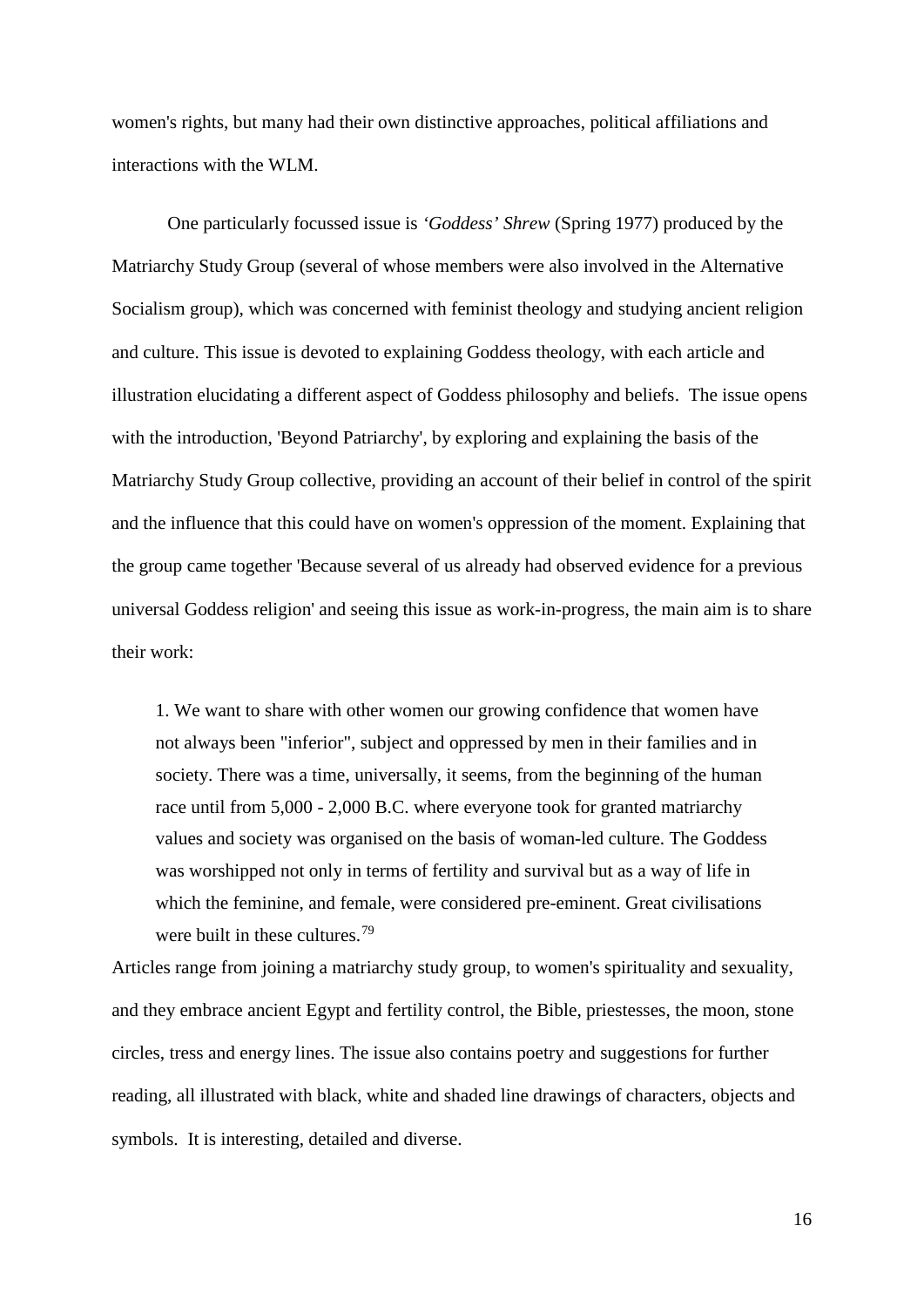<span id="page-16-4"></span><span id="page-16-3"></span><span id="page-16-2"></span><span id="page-16-1"></span><span id="page-16-0"></span>This issue of *Shrew* was an important first publication for the Goddess activist and feminist theologian 'Asphodel' (Pauline Long 1921-2005), [80](#page-19-0) whose feminist spirituality is seen in the contexts of Marxism, feminism and women's sexuality.<sup>[81](#page-19-1)</sup> One article on Women's Sexuality, signed by 'Pauline', explains that 'Return to knowledge of the Goddess has meant for women, confidence in their own sexuality as part of the world of nature, of intellectual endeavour, of progress to better forms of society.' and extends the discussion to 'the Women's Movement today'.[82](#page-19-2) Goddess *Shrew*, Daniel Cohen observes, alongside a painting exhibition, 'marked the beginning of the Goddess movement in the British Isles'.<sup>[83](#page-19-3)</sup> Monica Sjöö, now well-known for her oil painting 'God Giving Birth' (1968) based on her own birth experiences and her belief in the Great Mother, wrote an article for the issue. Her project to understand ancient 'Womencultures' , which link the subconscious to the Cosmic Mother, made expansive connections between, 'the Shaman's rebirth in the cave (the womb of the Mother), the Dead, the Earth's serpentine magnetic force ruled over by the phases of the Moon, the ancient Stone circles and underground chambers, divination, prophecy and oracular sleep.<sup>[84](#page-19-4)</sup>

 As a feminist magazine of the second wave, this issue of *Shrew* engages with a specific feminism and represents the belief systems of a particular group. The impetus behind the magazine's production comes from a small collective, and consistently reflects that particular group's convictions, interests, politics and world view. The flexibility of the magazine format enables a varied and lively presentation of the Matriarchy Study Group, part of the wider WLM, but with its particularised framework for understanding women's oppression. In this way, *Shrew* gave different London area collectives a platform from which to explain their brand of feminist politics, explore their own rationale, engage in consciousness-raising, situate their intersection within the WLM, and perhaps to garner interest and new members.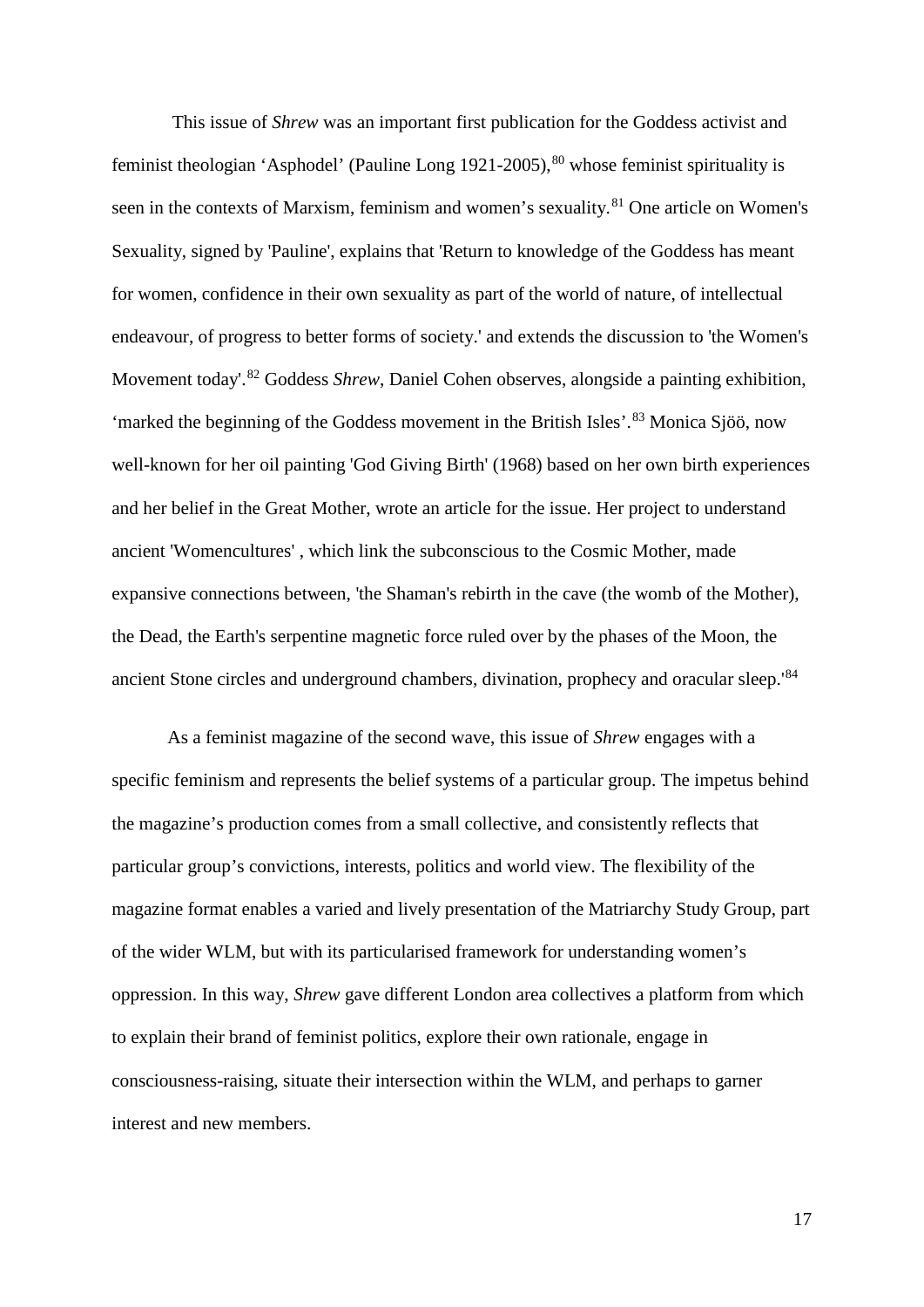*Shrew* offered an opportunity for independent self-representation through print and publication: publication was its activism. Importantly, this enabled a means of working independently from the established media, with its own channels of communication, and intending to 'give as many women as possible the experience of producing a journal'.<sup>[85](#page-20-0)</sup> Consequently, and unlike mainstream, commercial magazines, the production of *Shrew* can truly be seen as a collective effort, reflected in the multiple and varied voices within the different editions. Such variety and scope in expressions of different feminist themes were all accommodated under the umbrella of women's liberation at the time.

<span id="page-17-2"></span><span id="page-17-1"></span><span id="page-17-0"></span>Helen Graham has suggested that *Shrew* could use its position as an 'external' publication (as opposed to the London Women's Workshop Newsletter which addressed women already identified with Women's Liberation politics), as a 'communicator' and offer a space for the exploration of identities.<sup>[86](#page-20-1)</sup> Reflecting upon ways in which identity exploration in *Shrew* might have shaped the way women thought about doing politics, Graham identifies the problem of both recognising difference and of joining in the activist political agendas of others:

The writers in *Shrew* are grappling with these problematics: recognising difference without solidifying it as difference and creating a politics not based on activist identities, but still evoking a 'we' that can reach out to 'anyone else'.[87](#page-20-2)

Graham suggests that *Shrew* members, finding it reductive to make women a 'cause', saw communication 'as an end in itself', where involvement in the production of *Shrew* could be seen as 'action' both in the material production of the physical magazine and in the more esoteric, and politically important, assimilation of ideas and raising of consciousness. [88](#page-20-3) In drawing attention to prioritising the experience of production, Graham identifies the links between communication and activism, where the 'process is all'.<sup>[89](#page-20-4)</sup> *Shrew* was the forum for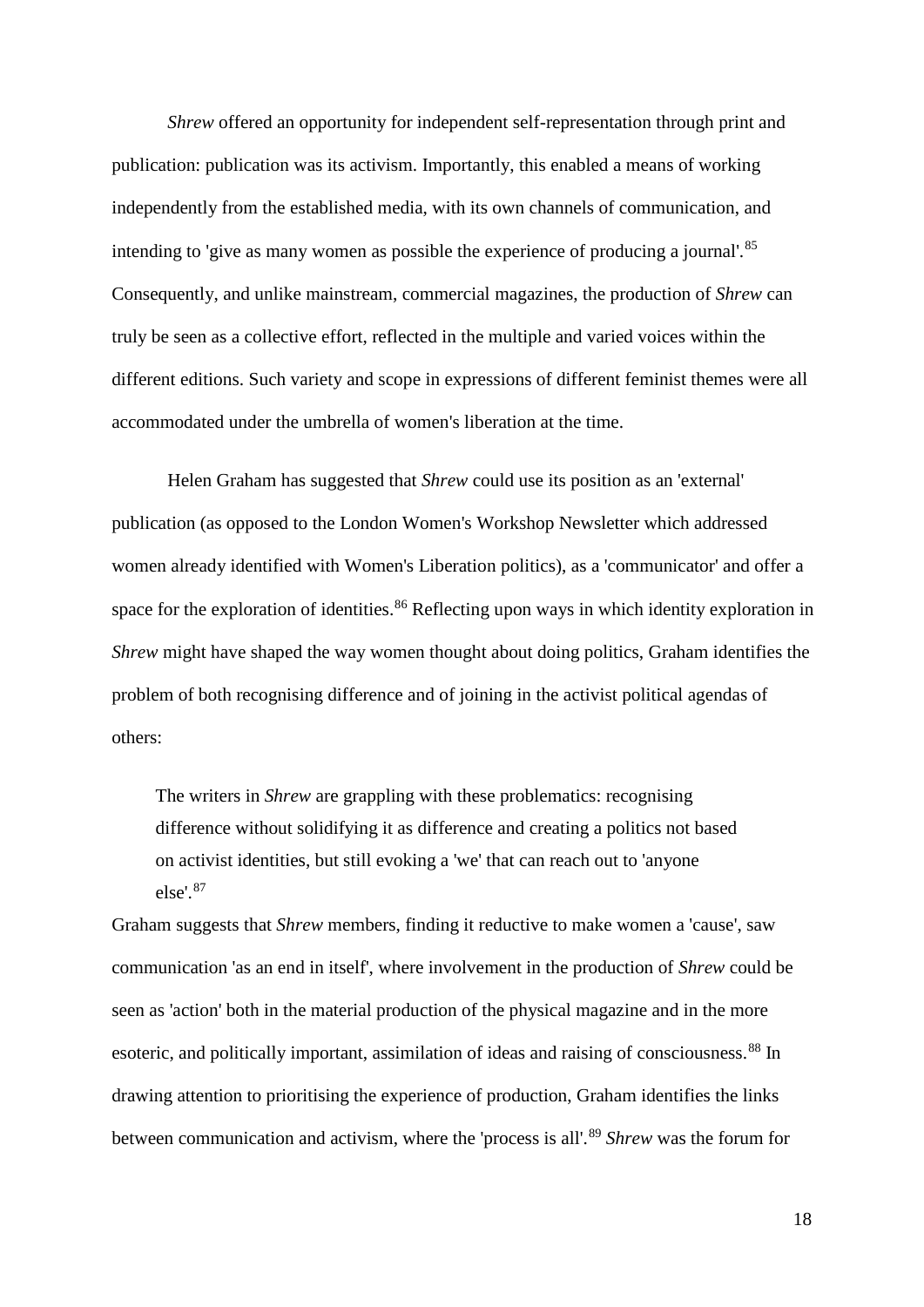women to work through their identification with the movement and to participate in print activism in the very production of the magazine.

#### *Spare Rib*

<span id="page-18-0"></span>Similarly to *Shrew*, *Spare Rib* (1972-1993) sought to bring the unequal position of women in British society to attention, also focussing upon female identity and female liberation, women and work, campaigns for working women, and debates about the family, raising the consciousness of British women during the second wave of feminism. However, in contrast to *Shrew*, *Spare Rib* emerged out of quite different publishing circumstances. *Spare Rib*, with print runs of 20,000, perhaps 100,000 readers at its peak,  $90$  and national availability through WH Smith newsagent chain, has become the best-known feminist magazine of the second wave, always produced with the intention of reaching a national audience. Although *Spare Rib* has been criticised for not reaching out to women of all ethnicities and classes, especially in the first few years,  $91$  in fact it is remembered as the magazine that over its lifetime most prominently represented the WLM. Its digitisation by the British Library (2014) will undoubtedly lead to further scholarship on this important magazine. Such was its impact that recent fourth wave online publications, ezines, feminist web pages and blogs have flattered the original by trying to emulate its sparky, humorous and insightful style, with the short-lived *Feminist Times* (2013-2014) discussing resurrecting 'old Spare Rib' by trying to use the same name.  $92$ 

*Spare Rib*'s presentation demonstrates it emerged from women with more professional understanding of publishing than many feminist magazines. Rosie Boycott and Marsha Rowe, with their experience from *Friendz*, *Ink* and *Oz*, gathered a group of women to set up *Spare Rib*. [93](#page-21-3) The magazine emulates many of the characteristics of more conventional women's magazines, but does so with feminist intent and an openness not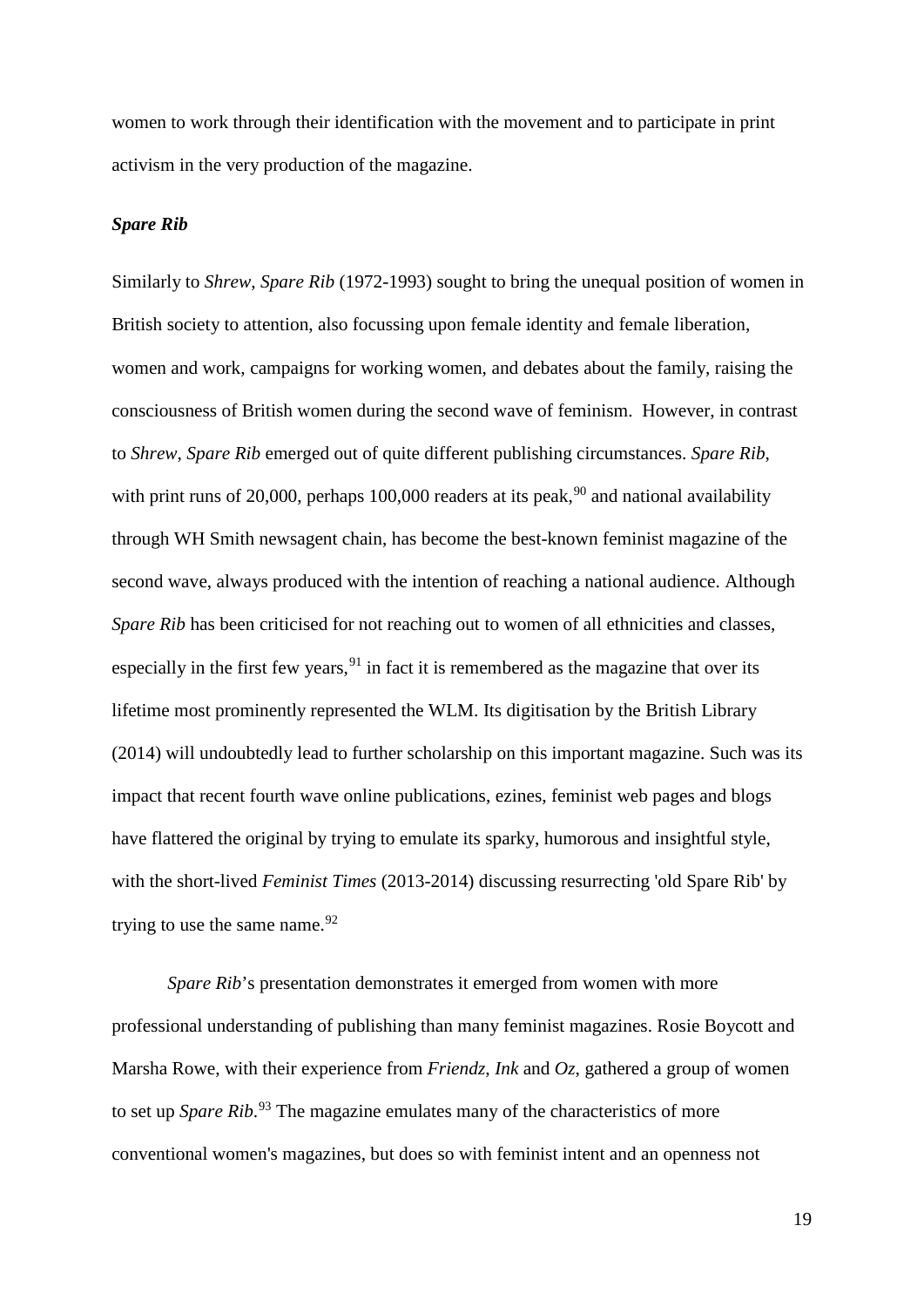possible in a more commercially-oriented publication. The opening editorial letter, for instance, positions the magazine as open to commentary from the readership and, indeed, many personal testimonials were included. In some ways *Spare Rib* covers similar terrain to other, more commercial, women's magazines, but approaches beauty, fashion, cookery and DIY handicrafts from a feminist-consciousness perspective, chiming with anti-capitalist feminism, and the anti-consumerist ethos of a 1970s lifestyle. *Spare Rib's* early foray into the world of commercial advertising, in order to support the magazine financially, was highly selective.<sup>[94](#page-22-0)</sup> Joanne Hollows has discussed the complex relationship of feminist magazines to commercial advertising, suggesting that *Spare Rib*, influenced by the counterculture, 'imagined "consuming differently"'.[95](#page-22-1) Further difficulties arose in combining professional publishing skills, industry know-how and professional contacts with feminist commitment. Disagreements arose over a sufficiently feminist tone, and arguments ensued between Boycott and Rowe about their different approaches to journalism and feminism, with Boycott giving more time to journalistic gatherings and press parties, and Rowe to feminist groups and conferences.<sup>[96](#page-22-2)</sup>

<span id="page-19-4"></span><span id="page-19-3"></span><span id="page-19-2"></span><span id="page-19-1"></span><span id="page-19-0"></span>Nonetheless, the combination of professional journalistic skills, an understanding of the publishing world, alongside the practical know-how of running a successful magazine, enabled a magazine with wide appeal and high-level content to be produced from the very first edition. *Spare Rib*, through its inclusive style, is a fine exemplar of the breadth of approaches to feminism available to women in the early 1970s. Traditional women's interests, especially in early issues, are presented in a way that demonstrates freedom from the masculinised world of manufacture and instead offers a counter-politics of female artisanal protest and subversion of commercialism with domestic crafts and DIY projects.<sup>[97](#page-22-3)</sup> This folk feminism represents an adaptation of domestic skills and crafts, such as the 'hippy love of embroidery', into a personal and political commentary on enforced domesticity and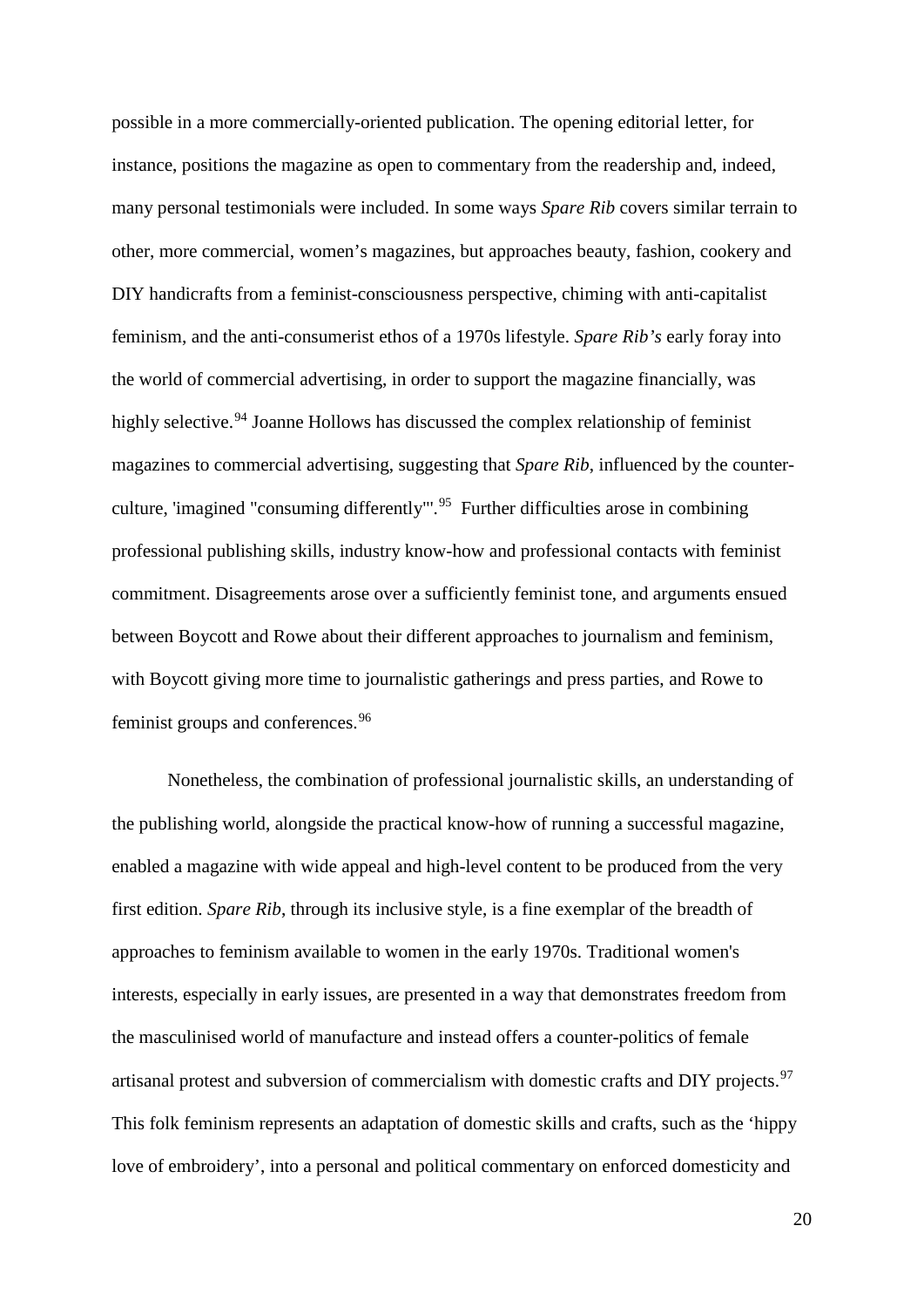femininity.[98](#page-23-0) *Spare Rib* also had a 'News Section' which emulated the newspaper-style column layout and reported the work of local groups and the progress of national feminist campaigns. There were regular consciousness-raising features concerning body and mind, and there were more politically-oriented articles that explore and explain feminist issues of national concern. Alongside this is a more liberal-feminist strand, seeking to educate the reader about feminist histories and feminist perspective on ranges of topics like the workplace and the media. This breadth of content and approaches to feminism undoubtedly accounts for the early and sustained success of *Spare Rib*, maintained even after changes in its running and outlook.[99](#page-23-1)

<span id="page-20-4"></span><span id="page-20-3"></span><span id="page-20-2"></span><span id="page-20-1"></span><span id="page-20-0"></span>Spare Rib's position allowed it to lend support to later magazines, such as *Trouble and Strife* (1983-2002), a radical feminist magazine, and the narrowly focussed *Mukti* (1983- 1987), targeted at British Asian women. Its broad appeal meant it could also include ordinary women and professional writers, including those committed to other politics, such as socialism in the case of Sheila Rowbotham, and those who regularly wrote for established political magazines, including Beatrix Campbell who wrote for the influential *Marxism Today* (1957-1991).<sup>[100](#page-23-2)</sup> *Spare Rib*, then, offered a broad church of views: it was not as focussed as *Red Rag* (c.1973-1980), a more theoretically-oriented Marxist feminist magazine, but nor was it a commercialised glossy like *Cosmopolitan* (1972-ongoing), picking and choosing its way through female sexual liberation and feminist issues.

#### *Womens Voice*

*Womens Voice* (1972-1982), was one of the feminist magazines that emerged out of the socialist movement in Britain, from International Socialists (IS) and then the Socialist Workers Party (SWP).<sup>[101](#page-23-3)</sup> It flourished 1974-78, and summoned a thousand people in 1978 to a rally,<sup>[102](#page-23-4)</sup> yet had a mixed reception: seen by some as a financial burden on the party and by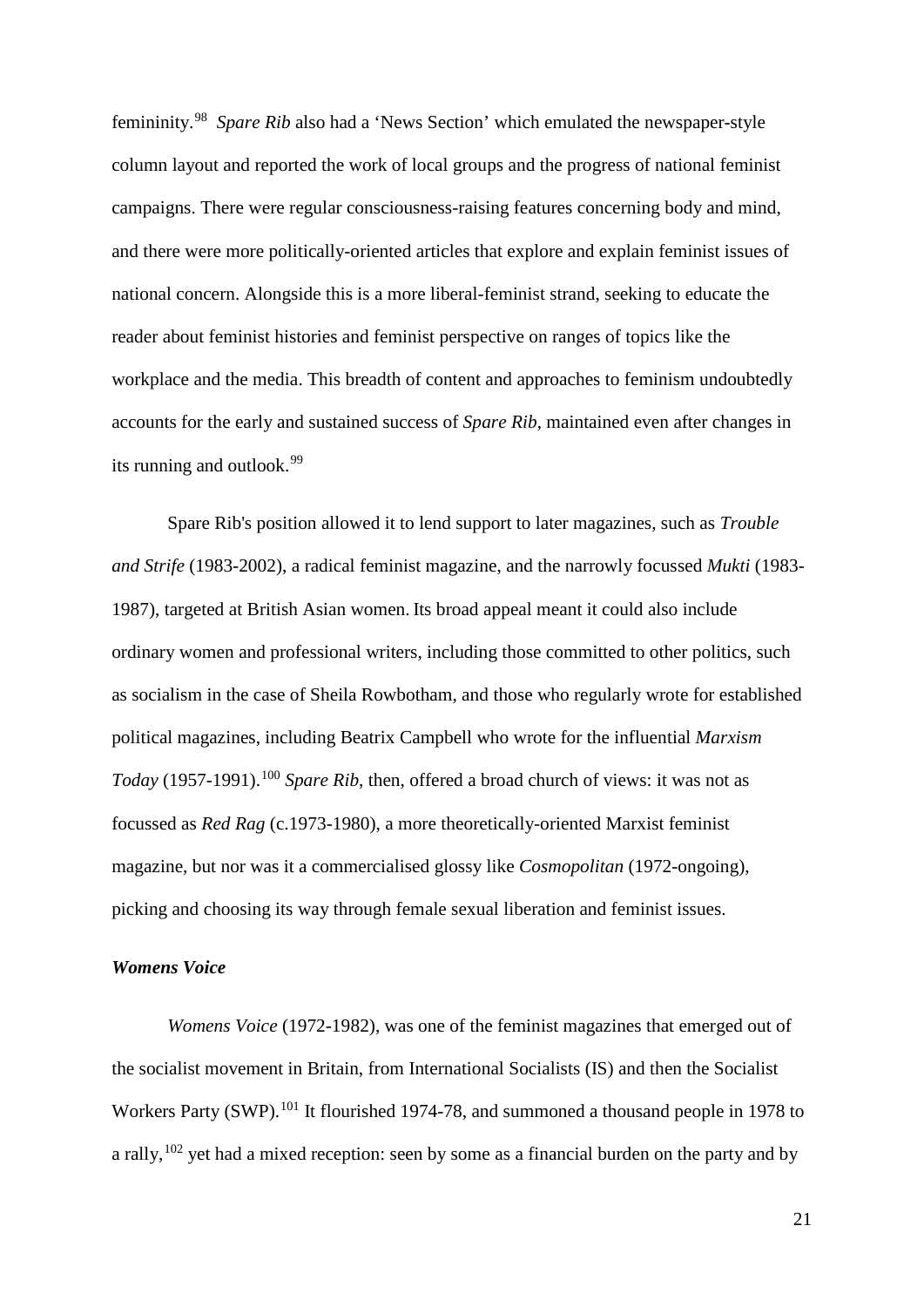others as important for women socialists. Emerging from an established political movement and party organisation implies a different set of publishing processes and facilities, such as access to established publishers, typesetters etc., from the outset. It also implies accountability, and *Womens Voice* had an uncomfortable relationship with its parent organisation. Tony Cliff, SWP leader, had never really wanted the magazine, but was nervous about losing women activists.[103](#page-24-0) As the political commitment of *Womens Voice* grew closer to the newer feminist politics and priorities of the WLM, and attempted a more independent remit, the SWP became concerned that rather than bringing women into the SWP, *Women's Voice* was leading women out to the WLM.<sup>[104](#page-24-1)</sup> The history of the magazine's varied format indicates its uncertain position within the wider political group: it had an early precursor in 1970 as a newsletter by women members of the International Socialists who were 'surprised by the number of IS women that had found their way to the first Women's Liberation Conference, in February of that year', and five bulletins were produced over two years. In 1972 *Womans Voice* adopted a women's magazine style and changed its title slightly to *Womens Voice*. It established its own approach to feminist issues, taking its lead from the WLM, but offering a distinctively socialist perspective. Additionally, it established Womens Voice Groups, intent upon feminist grassroots activism. The format changed to a newspaper in 1974, but reverted to a magazine in 1977, starting at edition number one, and adopting a glossy appearance a year later.[105](#page-24-2) Whilst *Womens Voice* was financially supported and subsidised by the SWP, it was always contentious, as with women's relationship to socialism, <sup>[106](#page-24-3)</sup> and complaints developed about the financial burden of the magazine on SWP branches and the growing autonomy of the Womens Voice Groups.<sup>[107](#page-24-4)</sup> The groups were disbanded by the SWP leadership and *Womens Voice* ceased publication in 1982.

<span id="page-21-3"></span><span id="page-21-2"></span><span id="page-21-1"></span><span id="page-21-0"></span>*Womens Voice* was politically resistant in tone from the outset, with many articles exposing social injustices against women. It particularly actively highlighted and supported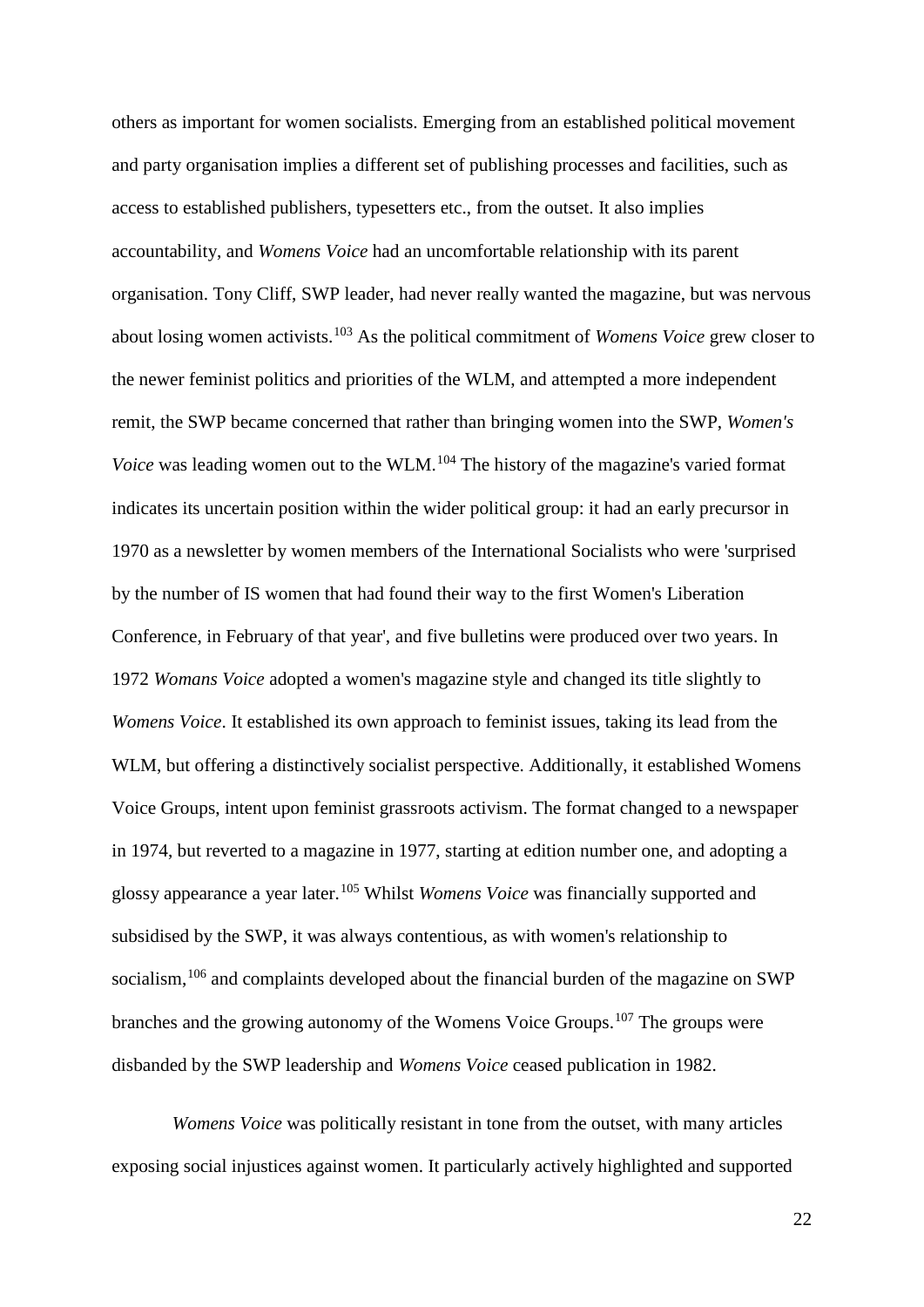working class and working women through articles about working and living conditions. An article about 'The Importance of Equal Pay' bemoans the lack of interest from the unions over this issue and categorically states that 'WOMAN'S VOICE [sic] thinks equal pay *is* very important'; moreover it calls on the unions to 'take women's interests seriously', with the strong implication that the TUC themselves were not giving women equal status.<sup>[108](#page-25-0)</sup> This was an anti-Tory and pro-working class values magazine for women who felt marginalised by British society, the class system and even by male-dominated left-wing organisations, with a broad appeal to women of colour and women working solely within the home, as well as hospital workers, cleaners, factory and shop workers. It was anti-Tory and pro-working class values. It was aware of women's working-class history, reprinting an article on the London 'Match Girls' strike of 1888, and other female working-class activism from *Socialist*  Worker,<sup>[109](#page-25-1)</sup> and an article on the working class relevance of first wave feminists: 'Sylvia Pankhurst and the East End Suffragettes', encouraging its readers to continue the struggle against poverty.<sup>[110](#page-25-2)</sup> It was alive to sexism in the workplace, exploring the myth of the glamorous secretary and the reality of the regimented typing pool,  $^{111}$  $^{111}$  $^{111}$  and aware of the 'fairy story' told of women's lives in glossy magazines.[112](#page-25-4) *Womens Voice* had a more urgently political and left-wing feel than early *Spare Rib*, yet later similar outrage at women's place in society is expressed in both magazines. Despite early differences in tone, in a similar way to *Shrew* and *Spare Rib*, *Womens Voice* highlighted issues important to women such as abortion; persistently discussing the matter, exploring and explaining the legal position, exposing those who opposed giving full rights to women such as the proposed Corrie Bill and other attempts to reverse the 1967 Abortion Reform Act. It publicised individual causes and encouraged readers to write in with their personal stories, campaigns and journeys.

<span id="page-22-3"></span><span id="page-22-2"></span><span id="page-22-1"></span><span id="page-22-0"></span>*Womens Voice* covered important social issues such as the Nestlé dried milk scandal and the sale of council houses, but also differed from other socialist magazines, and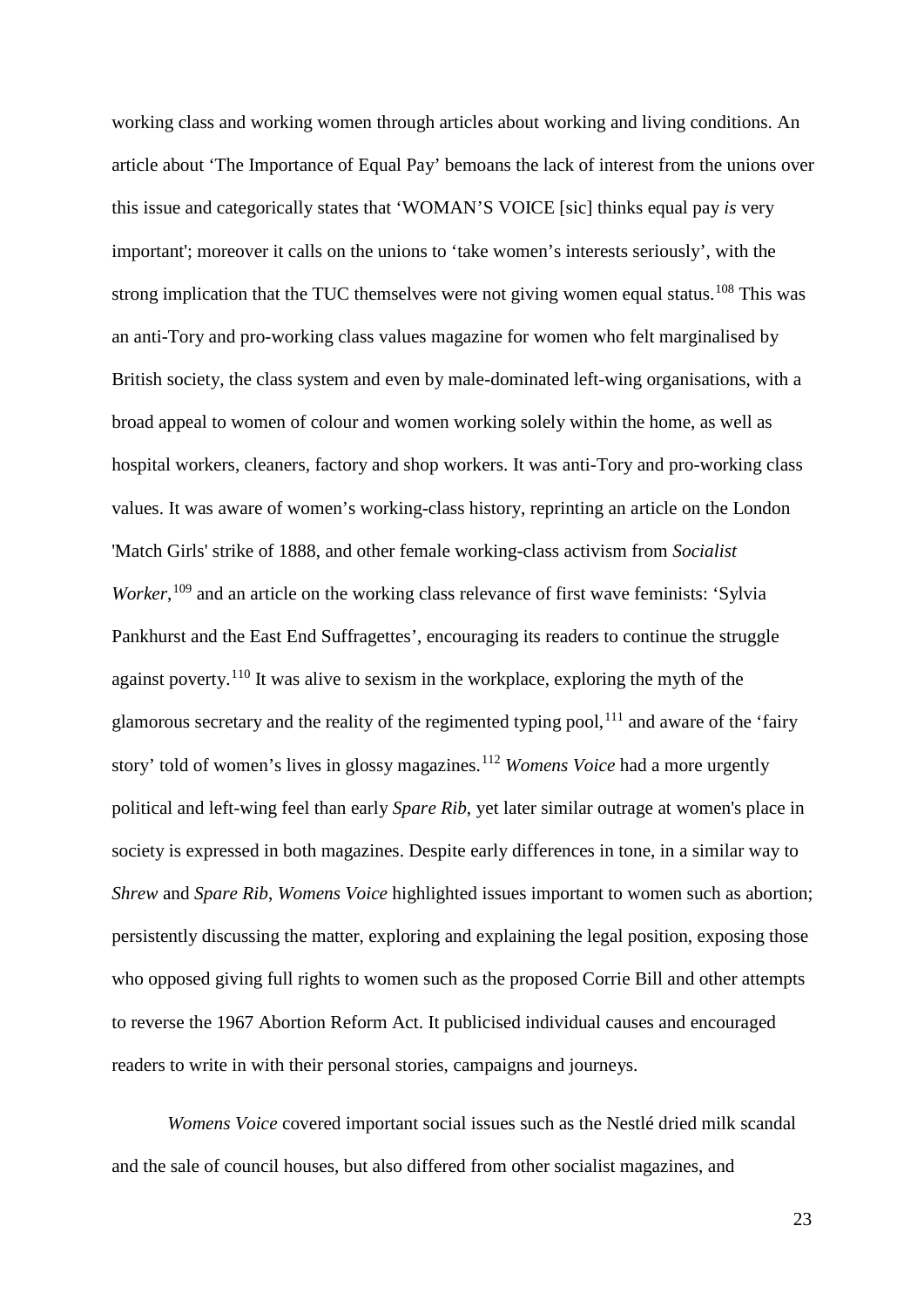overlapped with *Spare Rib*, in that it tried to appeal to a wider female readership by including mainstream women's magazines' content with their focus on sex, diets and marriage. Concomitantly, it deliberately approached many of the same issues as other feminist publications, giving space to the impact of rape, contraception options, lesbianism, abortion, the problems with the Miss World competition. The magazine, also like *Spare Rib*, demonstrated direct engagement with feminist culture, for instance interviewing Marge Piercy after the publication of her feminist novels, as well as offering feminist-oriented interpretation of issues covered in the regular press, such as detailed coverage of the Northern Ireland troubles.

Like *Shrew* and *Spare Rib*, *Womens Voice* paid attention to Women's Liberation activism, but was less circumspect than *Shrew*. It encouraged activism and discussed how to establish Women's Voice groups locally to encourage participation in politics and political resistance, such as establishing women's refuges. Information and skills were also imparted to readers through workshops on varied matters including printing posters and establishing rape crisis centres.

<span id="page-23-4"></span><span id="page-23-3"></span><span id="page-23-2"></span><span id="page-23-1"></span><span id="page-23-0"></span>As well as evident engagement with feminist issues, *Womens Voice* firmly held to its socialist roots. It acknowledged its place within the world of publication by encouraging writing and publication within its readership, outlined how to write for the magazine and how to write industrial bulletins. *Womens Voice* encouraged women to tell their own stories, in their own words, and often these were augmented with images and commentary. Chris Atton has discussed how, in less centralist party-led forums, readers are encouraged to tell what they know.[113](#page-25-5) This mode was important in how *Womens Voice* established an identity: associated with the SWP, but also distinctly feminist-centred. The idea of 'native reporting' gave readers a sense of reliable witnesses telling their stories.<sup>[114](#page-25-6)</sup> One double-page spread contains an image of the letter written by Margaret Llywarch, wife of John Llywarch, a building worker,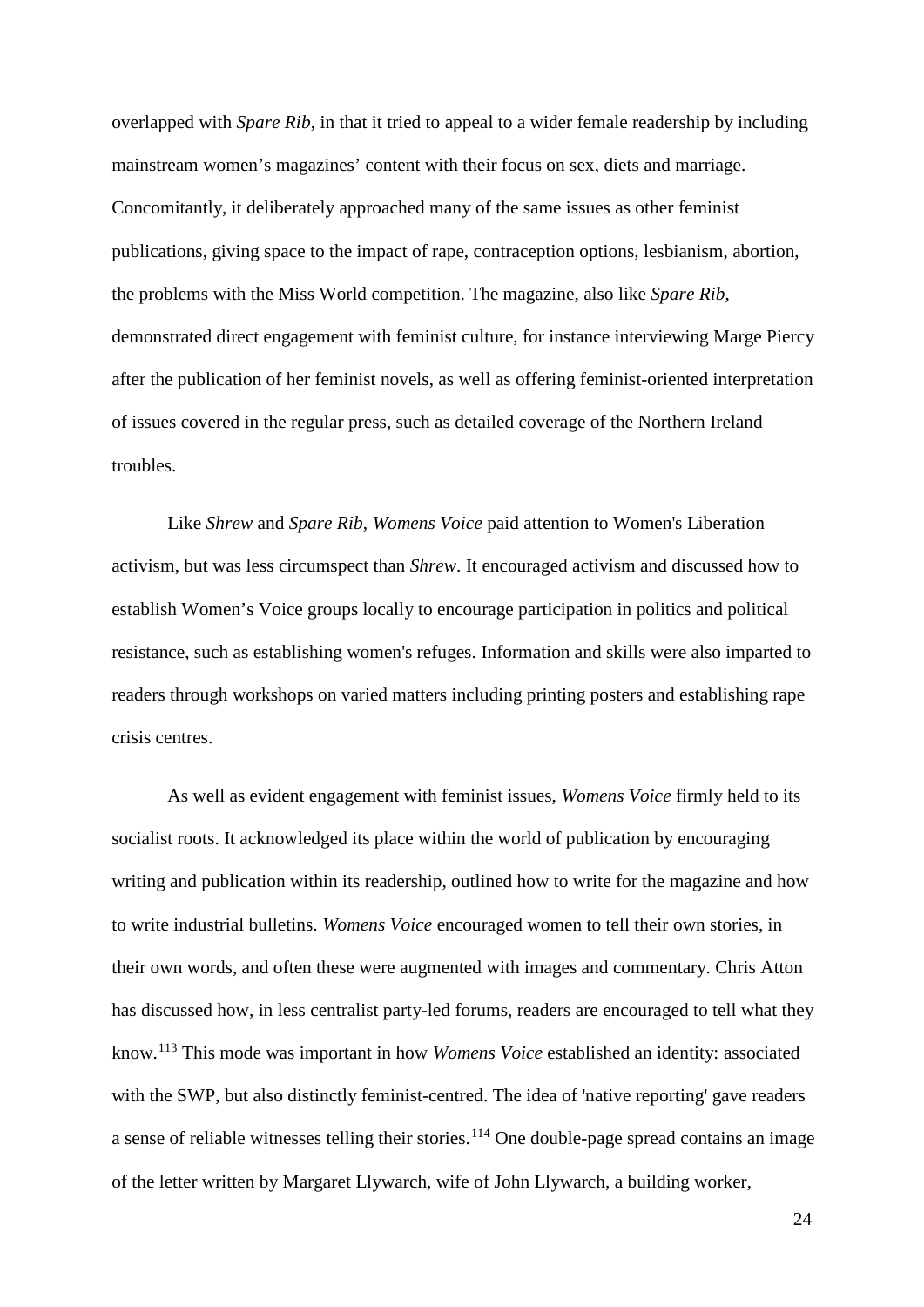<span id="page-24-4"></span>alongside a photograph of their family. Additionally an article expresses outrage at the treatment of building site strikers, charged with intimidation whilst picketing, in the 'Shrewsbury 24' case.<sup>[115](#page-26-0)</sup> This example of a male worker's story and the impact upon his family, told from the woman's perspective, combines a reader's letter with professional journalistic commentary to illustrate a wider set of working class and trade union issues. A complex position of feminist interpretation, socialist politics and trade union argument may be discerned here.

Later in the 1970s, an article by Lindsey German, 'Womens Voice: the way forward' makes clear both the relationship to the Socialist Workers Party and the difficulties inherent in that relationship. It describes how *Womens Voice* was launched in its present form in January 1977 by a group of women in the SWP, and how large numbers of women were becoming involved in political activism in the mid-seventies as a result of failure of laws to bring equality and welfare cuts:

The experience of working in these campaigns showed us that women *were* interested in SWP politics, particularly on issues that affect women directly. *Womens Voice was launched as a way of introducing our political ideas to more women and drawing more women into political activity with us.[116](#page-26-1)*

<span id="page-24-3"></span><span id="page-24-2"></span><span id="page-24-1"></span><span id="page-24-0"></span>The article continues explaining that magazine sales, Womens Voice meetings and Womens Voice Groups all grew rapidly. The argument was won within the SWP that, 'special forms of organisation are necessary to involve working class women, that we need *Womens Voice* to reach out specifically to women, and that we must deal with problems that affect us as women, as well as issues affecting the working class.<sup>'[117](#page-26-2)</sup> However, problems arose, German continued, when women who were not members of the SWP became involved with *Womens Voice* magazine and groups, raising questions about the magazine's relationship with the Party. Some, it seemed, wanted to break with the SWP and build an 'active socialist feminist organisation'.[118](#page-26-3) Others wanted alignment with the SWP enabling work towards unification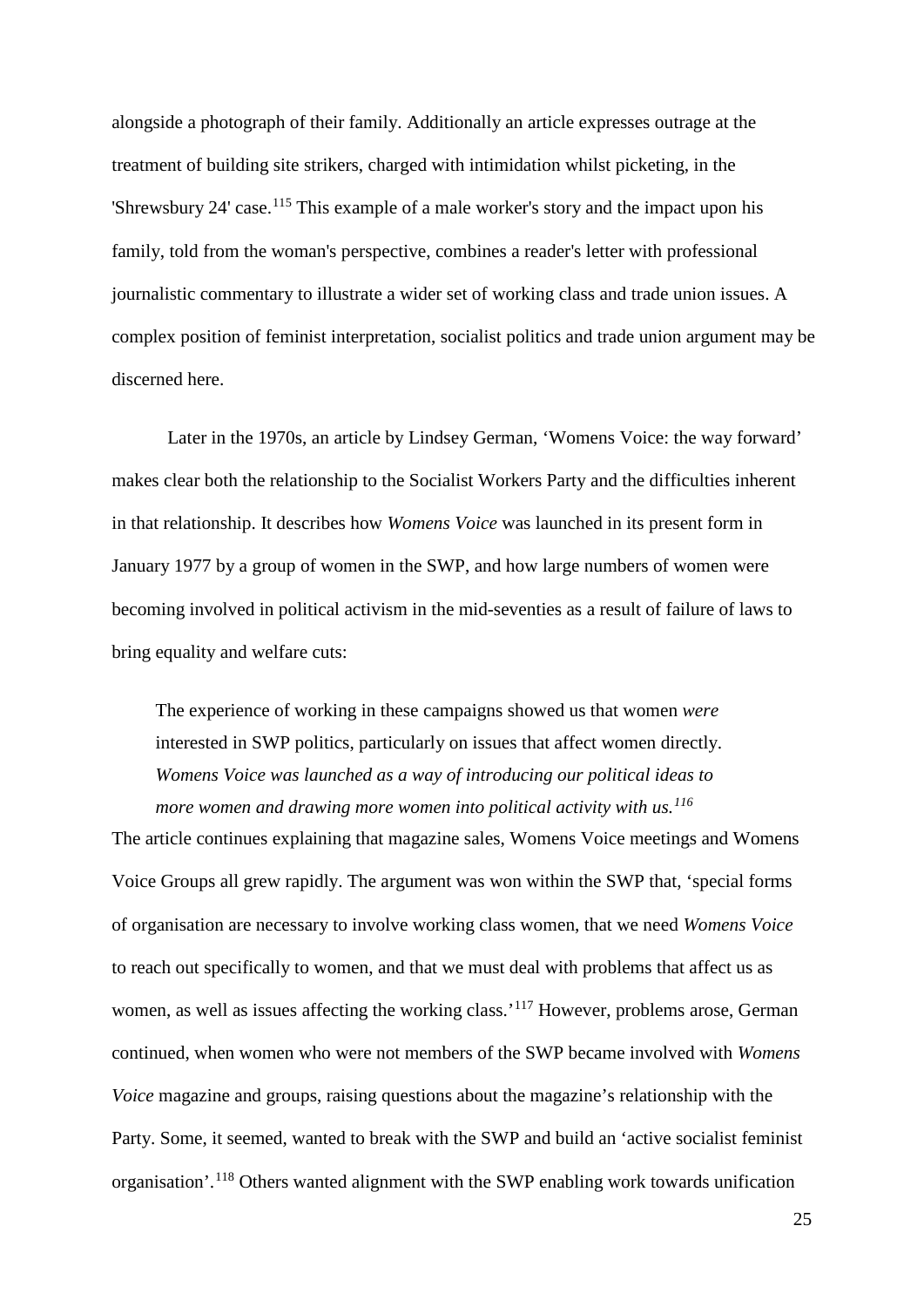<span id="page-25-5"></span><span id="page-25-4"></span><span id="page-25-3"></span><span id="page-25-2"></span><span id="page-25-1"></span><span id="page-25-0"></span>of all sectors of the working class, believing that 'socialism can only be achieved by the working class *itself*'', and that remaining within the Party facilitated greater commitment to working towards socialist aims. An agreed statement was constructed to be 'adopted as our programme and should be on every *Womens Voice* card and in every issue of *Womens Voice*':

<span id="page-25-6"></span>*Womens Voice* is an organisation that fights for Women's Liberation and Socialism. We fight for: equal pay, free abortion and contraception, maternity leave and child care provision, the right to work, against any form of discrimination of grounds of sex, sexual orientation or race. Womens Liberation is only possible through women organising and fighting for themselves. Womens Liberation can only be achieved by linking its struggles to those of the working class and overthrowing the capitalist system. *Womens Voice* supports the aims of the Socialist Workers Party. It is organisationally independent but based on the politics of the SWP. [sic]

Slight variations of this statement appear on the inside back cover of each issue of the magazine. Whilst the statement clarified its affiliation to the SWP, it was the independent organisational aspects of the magazine, and the participation of non-Party member women, that were seen as particularly challenging to the existing SWP committee. Tony Cliff saw women's oppression only as part of the 'wider relations of class exploitation', <sup>[119](#page-27-0)</sup> and despite attempts to locate the magazine's outlook within the SWP's aims of liberation from capitalism, the feminist influence over the content and tone was ultimately seen as too removed from the Party.[120](#page-27-1) Alignment to existing socialist politics made it impossible for this feminist magazine, with its WLM leanings, to continue as an independent feminist production. Any advantages of party association in the production of the magazine were surely outweighed by the control exerted from that same quarter; something avoided by the determined political separatism of other WLM magazines.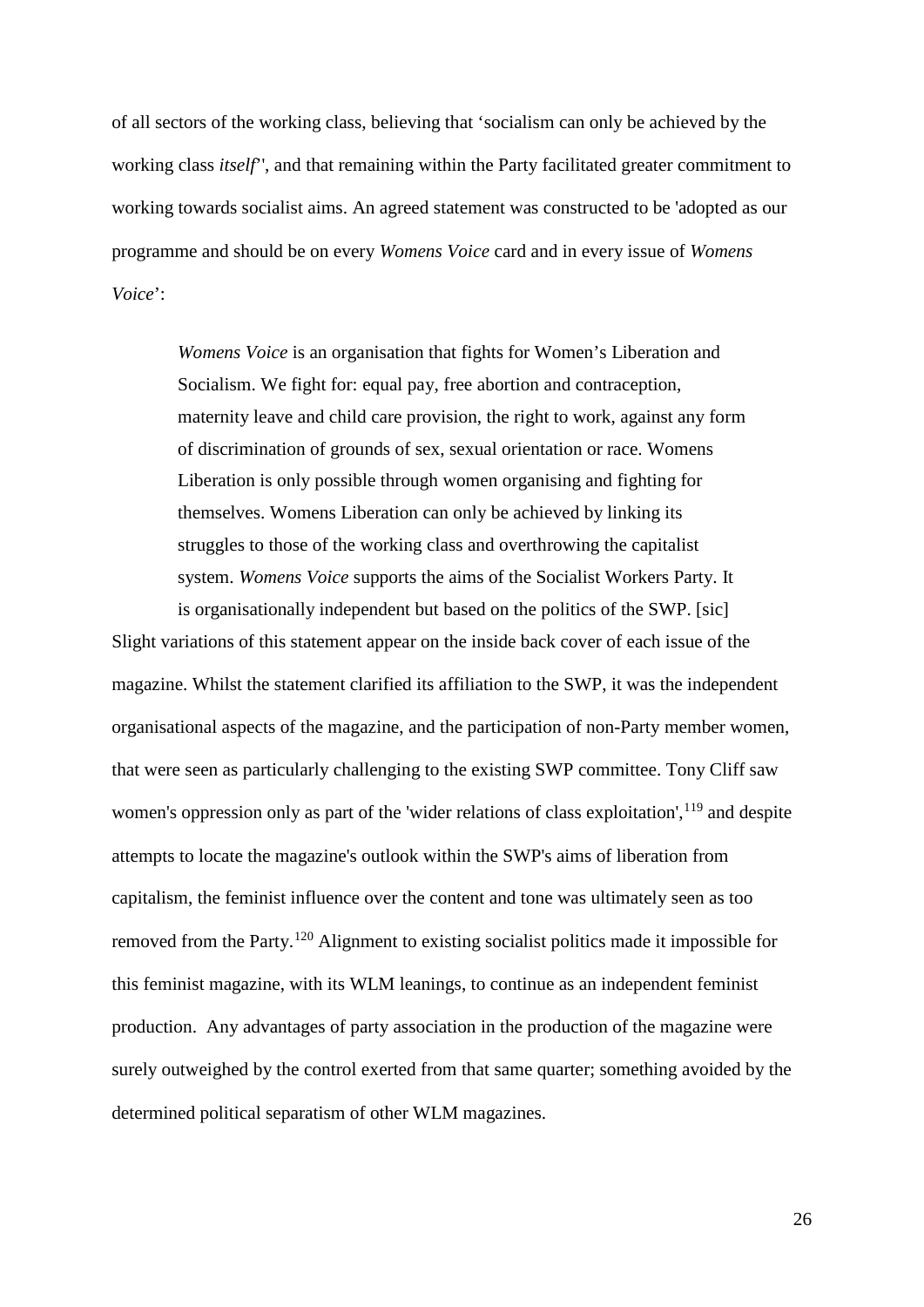## **Conclusion**

<span id="page-26-3"></span><span id="page-26-2"></span><span id="page-26-1"></span><span id="page-26-0"></span>*Shrew*, *Spare Rib* and *Womens Voice*, all part of the same social movement, emerged from different publishing hinterlands. Feminist magazines were a significant portion of WLM print culture: educating and encouraging women in their fight for equality, circulating the meaning of second-wave feminism, raising consciousness and supporting activism. They brought new feminist ideas and female-centred modes of expression and resistance to their readerships, enabling women to experience activism, resonated with the WLM whilst developing their own politics. Feminist magazines took their place in wider print cultures too: borrowing styles from mainstream magazine formats and skills from the publishing industries, mimicking the satirical tones of the underground presses supporting other feminist magazines, and responding to mainstream press items. All whilst embracing new, less formal, modes of printed expression.

These three magazines, with similar ambitions and content, demonstrate three different approaches to the writing, construction and publication context of a WLM feminist magazine. Despite their overlapping causes, they each had a different set of engagements with the publishing industry, the WLM, their contributors, and with feminism. This resulted in quite different interventions and contributions to the movement. *Shrew* was defined by the very act of its assembly, purposefully drawing different groups, voices and perspectives together to create, construct and publish a feminist magazine. *Spare Rib* emerged out of counter-cultural publication know-how, and deployed those skills for a marginalised group, also inviting other women to write, but in a more mainstream manner than many other feminist magazines. *Women's Voice* grew from within an existing, theoretically sympathetic, political base, and showed women how to understand their position in society from a socialist perspective; what was less well defined, and accounted for, was the role of women within the socialist organisation.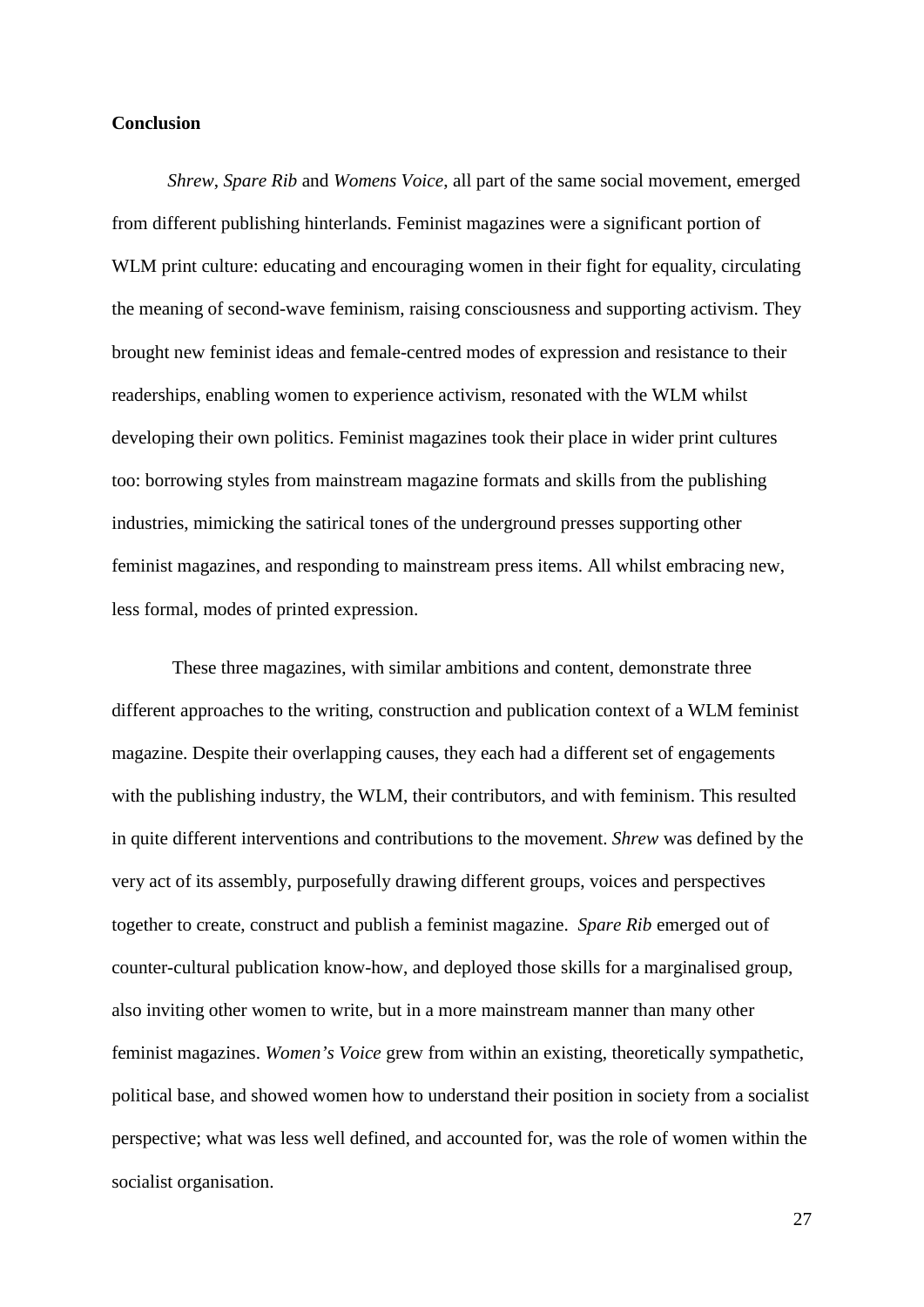<span id="page-27-1"></span><span id="page-27-0"></span>Feminist magazines were a means of teaching women to express themselves through publication and journalistic skills, permitting engagement in feminist activism and contributing to the movement through the very act of producing a magazine. By claiming this access to print cultures, as well as increased and enlarged involvement in all aspects of the print industry from typesetting to bookselling, women of all backgrounds and talents demonstrated the importance of print media and print cultures to the Women's Liberation Movement.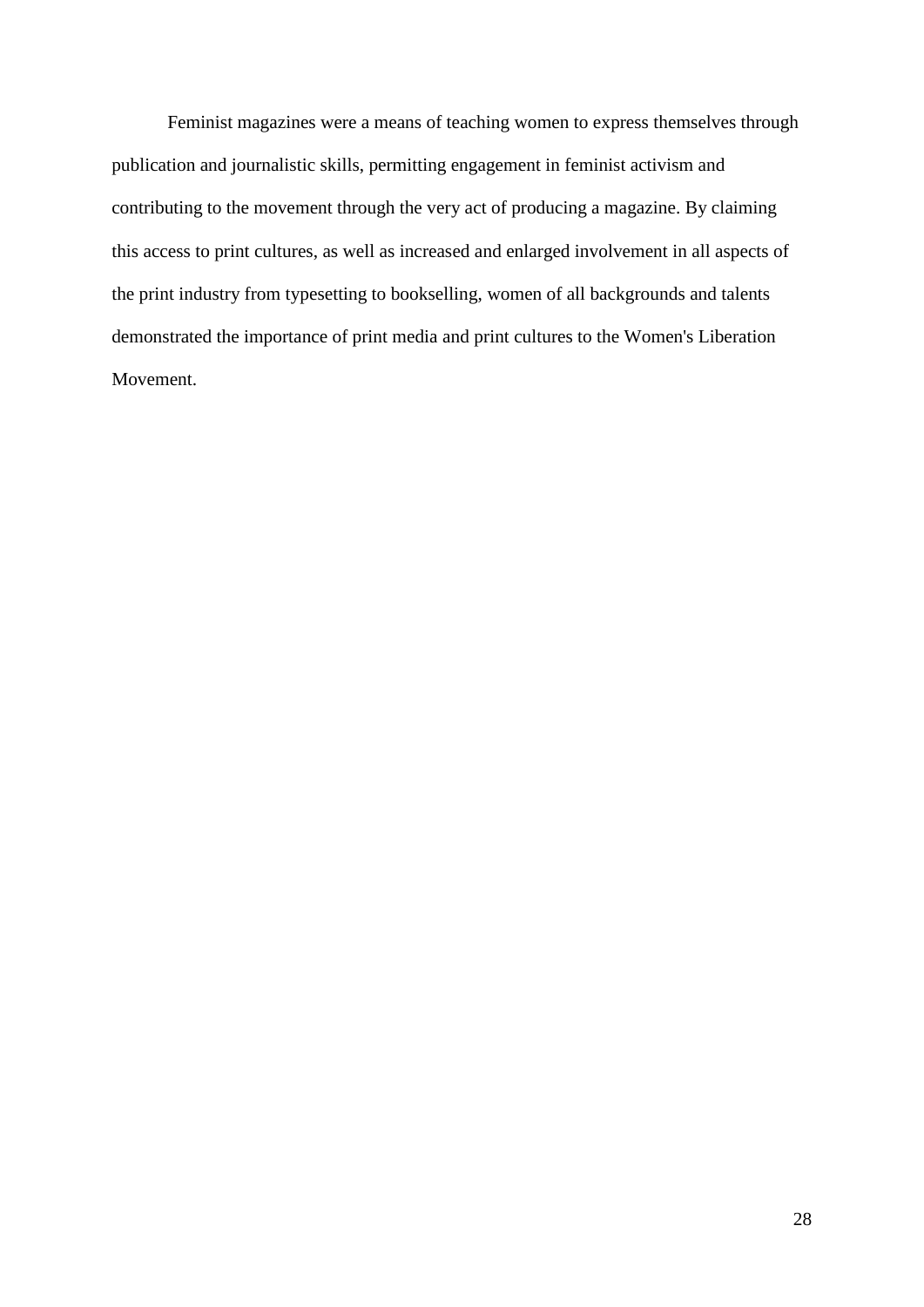#### **Notes**

<u>.</u>

<sup>5</sup> Sandra M. Gilbert & Susan Gubar (1979) Infection in the Sentence: The woman writer and the anxiety of authorship, in Robyn R. Warhol & Diane Price Herndl (Eds) (1997) 2nd ed. *Feminisms: An anthology of literary theory and criticism* (New Brunswick, NJ: Rutgers University Press), pp. 21-32, 22.

- <sup>6</sup> Trysh Travis (2008) The Women in Print Movement: History and Implications, *Book History*, 11, pp.275-300.
- <sup>7</sup> Helen Graham (2003) 'New' 1970: 'I', 'we' and 'anyone else,' in Helen Graham, Ali Neilson & Emma

Robertson (Eds) *The Feminist Seventies* (York: Raw Nerve Books), pp.159-172, p.164.

<sup>8</sup> Jackie Stacey (2003) *The Feminist Seventies*, preface.

<sup>10</sup> Trysh Travis 'The Women in Print Movement', p. 276 both quotations.

<sup>11</sup> Ann Feigenbaum (2013) Written in the Mud, *Feminist Media Studies*, 13:1, pp. 1-13. My emphasis.

<sup>12</sup> Also see Barbara Green (2012) Complaints of Everyday Life: Feminist Periodical Culture and

Correspondence Columns in *The Woman Worker*, *Women Folk* and *The Freewoman*, in *Modernism/modernity*, 19:3, pp. 461-485.

<sup>13</sup> For a discussion of the Australian WLM see: Susan Magarey (2014) Women's Liberation was a Movement, Not an Organisation, *Australian Feminist Studies*, 29:82, pp. 378-390.

<sup>14</sup> Juliet Mitchell (1971) *Woman's Estate* (Harmondsworth: Penguin), pp. 59-60.

<sup>15</sup> For a discussion of earlier feminists' engagement with print, see Simone Murray (2000) "Deeds and Words": The Woman's Press and the Politics of Print, *Women: A Cultural Review*, 11:3, pp. 197-222.

<sup>16</sup> Simone Murray (2004) *Mixed Media: Feminist Presses and Publishing Politics* (London: Pluto), p. 41. Murray quotes June Arnold (1976) Feminist Presses and Feminist Politics' Quest, *A Feminist Quarterly*, 3.1, pp. 18-26; and Charlotte Bunch (1977) Feminist Publishing an Antiquated Form? —Notes for a Talk at the Old Wives Tales Bookstore, *Heresies*, 3, pp. 24-6.

<sup>17</sup> Murray, *Mixed Media*, p. 41.

<sup>18</sup> Murray, *Mixed Media*, p. 27. Original emphasis.

<sup>19</sup> Debbie Cameron & Joan Scanlon (Eds) (2010) *The Trouble & Strife Reader* (London: Bloomsbury Academic), p. 8

<sup>20</sup> Trysh Travis (2008) The Women in Print Movement: History and Implications, *Book History*, 11, pp.275-300.

<sup>21</sup> Kate Adams (1998) 'Built out of Books, *Journal of Homosexuality*, 34:3-4, pp. 113-11.

<sup>22</sup> For example, Esmé Langley's difficulties printing the first editions of *Arena Three*, an early lesbian magazine, resulted in a home-produced roneoed version. See Laurel Forster (2015) *Magazine Movements* (London: Bloomsbury), p. 92.

<sup>23</sup> Travis 'The Women in Print Movement' pp. 281-2.

<sup>24</sup> http://www.womeninpublishing.org.uk/about-us/ Last Accessed 8 August 2015. At the time of writing it still holds monthly meetings.

<sup>25</sup> Marsaili Cameron (1987) 'What the Hell is Feminist Editing?' in Gail Chester & Sigrid Nielsen (Eds) *In Other Words: Writing as a Feminist* (London: Hutchinson), pp.119-125.

<sup>26</sup> Joy Pitman 'Why there's a light-box where my typewriter should be - being a feminist writer' in Chester  $\&$ Nielsen, *In Other Words*, pp. 104-108.

<sup>27</sup> Ellen Galford 'Working in the Word Factory' in Chester & Nielsen, *In Other Words* pp. 89-92.

<sup>28</sup> Gail Chester (1996) Book Publishing - A Gentleperson's Profession?, in Sarah Richardson, Merylyn Cherry, Sammy Palfrey & Gail Chester (Eds) *Writing on the Line: 20th Century Working-Class Women Writers* (London: Working Press). pp. 141-148.

<sup>29</sup> Shaila Shah 'Producing a feminist magazine' in Chester & Nielsen, *In Other Words*, pp. 93-99.

<sup>30</sup> For instance, Adrian Bingham (2004) *Gender, Modernity and the Popular Press in Inter-War Britain* (Oxford: Clarendon), notes that whilst many inter-war papers vilified feminists and feminism, others had a

<sup>1</sup> Lynne Segal (2007) *Making Trouble: Life and Politics (* London: Serpent's Tail). Retrospective

correspondence interview with Marsha Rowe, co-founder of *Spare Rib*, both quotations p. 109.

<sup>2</sup> This includes online magazines such as *the F-word* (www.thefword.org.uk); websites that invite contribution such as *The Everyday Sexism Project* (everydaysexism.com); the internet presence of feminist organisations such as the Fawcett Society and Southall Black Sisters; twitter feeds and much more all contribute to an ongoing discussion of twenty-first century feminism. Nonetheless, a fourth wave of feminism is contested: with some arguing that any fourth wave must be more than an online presence; and others arguing that there are increased opportunities for intersectionality, global campaigning and activism.<br>
<sup>3</sup> Beatrix Campbell interviewed by Margaretta Jolly (2010) British Library C1420/01 Track 3.<br>
<sup>4</sup> Sara Maitland, quoted in Segal, *Making Trouble* p.1

<sup>9</sup> Murray,*Mixed Media*, p.18. Murray also notes that this history was not chronicled by male historians, pp.10- 13.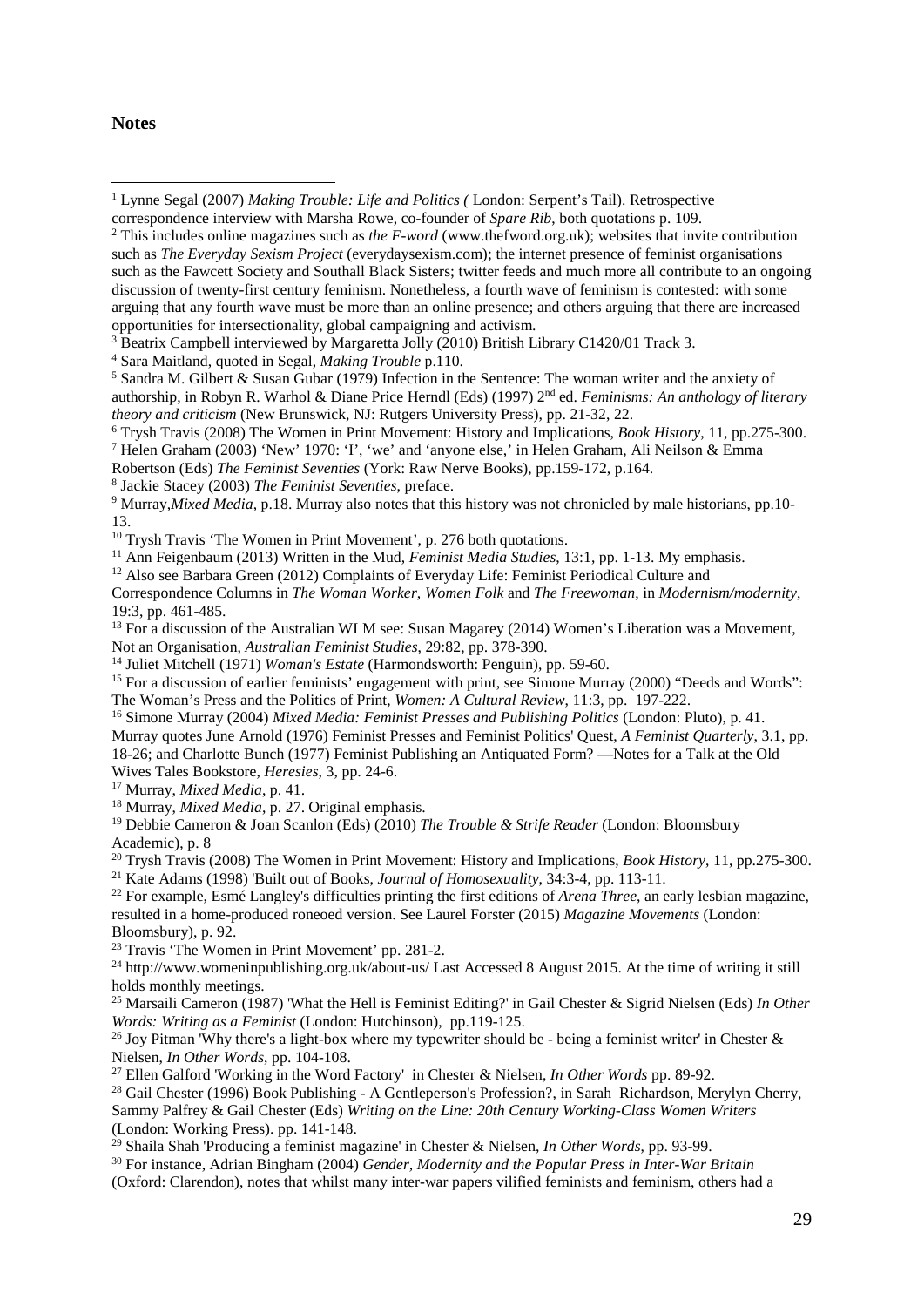'coherent feminist perspective'(109), and that there was a more varied relationship to feminism than has been suggested.(246).

<sup>31</sup> Anna Coote & Beatrix Campbell (1982) *Sweet Freedom: The Struggle for Women's Liberation* (Oxford: Blackwell), p. 204; and Ch 7 for a discussion of the relationship between women and the media.

<sup>32</sup> Mitchell, *Woman's Estate*, p.44.

-

<sup>33</sup> David Bouchier (1984) *The Feminist Challenge: The Movement for Women's Liberation in Britain and the USA* (New York: Schocken Books), p.99.

<sup>34</sup> Bingham, *Gender, Modernity and the Popular Press*, p. 248.

<sup>35</sup> Kaitlynn Mendes (2011) Reporting the Women's Movement, *Feminist Media Studies*, 11:4, pp. 483-498, p. 488.

<sup>36</sup> Mendes, 'Reporting the Women's Movement', p. 488.

<sup>37</sup> Mendes, 'Reporting the Women's Movement', p. 493.

<sup>38</sup> Mendes, 'Reporting the Women's Movement', p. 488.

<sup>39</sup> Elizabeth Nelson (1989) *The British Counter-Culture 1966-73: A Study of the Underground Press*

(Basingstoke: Macmillan), pp. 138-139.

<sup>40</sup> Nelson, *British Counter-Culture*, p. 139.

<sup>41</sup> Carol Mueller (1994) Conflict Networks and the Origin of Women's Liberation, in Vincent Ruggiero &

Nicola Montagna, (Eds) (2008) *Social Movements: A Reader* (Abingdon, Oxon: Routledge), pp. 226-234, 230-1.

<sup>43</sup> Rosie Boycott (1984) *A Nice Girl Like Me* (London: Chatto and Windus), p. 56.

<sup>44</sup> Boycott, *Nice Girl*, pp.56-57.

<sup>45</sup> Lynne Segal (2013) Feminist Impacts and Transformations, in Lawrence Black, Hugh Pemberton & Pat Thane (Eds) *Reassessing 1970s Britain* (Manchester: Manchester University Press), pp. 149-166.

<sup>46</sup> Also see Scanlan & Cameron, *Trouble & Strife*, p. 4, who make a similar comment about the contributors to *Trouble and Strife*.

<sup>47</sup> Rowe, *Spare Rib Reader*, p. 15; p .13.

<sup>48</sup> Rowe, *Spare Rib Reader*, p. 16.

<sup>49</sup> Murray, *Mixed Media*, p.213

<sup>50</sup> Ibid., p. 19.

<sup>51</sup> Ibid., p. 39.

<sup>52</sup> Ibid., pp. 32-33

<sup>53</sup> Ibid., p. 32. (Emphasis in original)

<sup>54</sup> Attested by Mary Chamberlain at a Southampton University History seminar, *Feminism in 1970s Britain: Society, Culture and Literature*, (12 February 2014), whose book, Mary Chamberlain (1973) *Fenwomen: A Portrait of Women in an English Village* (London: Virago) was the first Virago publication.

<sup>55</sup> Catherine Riley (2014) "The Message is in the Book": What Virago's Sale in 1995 Means for Feminist Publishing, *Women: A Cultural Review*, 25:3, pp. 235-255, p. 240.

<sup>56</sup> http://www.windycitymediagroup.com/lgbt/Feminist-Bookstore-News-closes/28678.html. Also see, Travis 'The Women in Print Movement', pp. 288-291.

<sup>57</sup> Kristen Hogan (2008)'Women's Studies in Feminist bookstores: "All the Women's Studies women would come in", *Signs: Journal of Women in Culture and Society*, 33:3, pp. 595-621, p. 595.

<sup>58</sup> Nancy Fraser (1992) Rethinking the Public Sphere: A Contribution to the Critique of Actually Existing Democracy, in Craig Calhoun (Ed.) *Habermas and the Public Sphere* (Cambridge, MA: MIT Press), pp.109-42, p. 124.

 $59$  Hogan, 'Women's Studies', pp. 606-7.

<sup>60</sup> Ibid., p. 596.

<sup>61</sup> *Guardian* (23 October 2001).

 $62$  Jill Radford (1994) History of Women's Liberation Movements in Britain, in Gabrielle Griffin, Marianne Hester, Shirin Rai & Sasha Roseneil (Eds) *Stirring It: Challenges for Feminism*, (London: Taylor and Francis), Ch 2, pp. 43-50. Also see http://www.octoberbooks.org/.

<sup>63</sup> Lucy Delap, 16 April 2015 'Bookshops and Women's Liberation c1975-2001' seminar paper given at Institute of Historical Research, University of London, School of Advanced Study, Senate House.<br><sup>64</sup> Delap, 'Bookshops and Women's Liberation'.

 $65$  Sheila Rowbotham (2013) Introduction: Beyond the Fragments (Third Edition) in Sheila Rowbotham, Lynne Segal & Hilary Wainwright *Beyond the Fragments: Feminism and the Making of Socialism* (1979) (Pontypool, Wales: The Merlin Press), pp. 9-18.

<sup>66</sup> For a range of women's issues recorded in feminist magazines, see the use made of such testimony and letters in Sheila Rowbotham (1989) *The Past is Before Us: Feminism in Action since the 1960s* (London: Pandora).

 $67$  See The Feminist Library, London for a range of WLM magazines:<http://feministlibrary.co.uk/>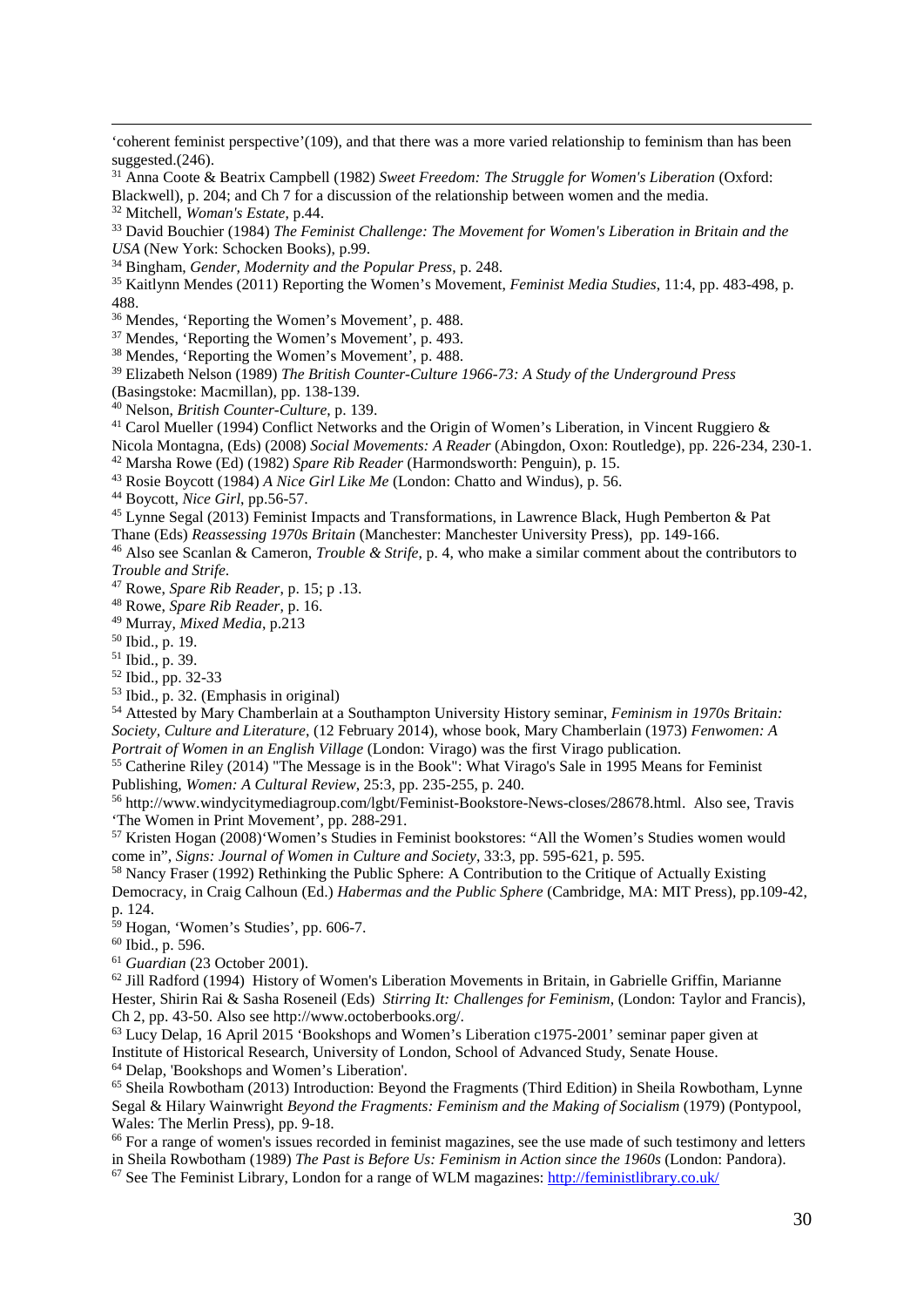Maria DiCenzo with Lucy Delap & Leila Ryan (2011) *Feminist Media History: Suffrage, periodicals and the public sphere* (Basingstoke: Macmillan).

 For a range of women's issues recorded in feminist magazines, see the use made of such testimony and letters in Sheila Rowbotham (1989) *The Past is Before Us: Feminism in Action since the 1960s* (London: Pandora).

 Laurel Forster (2010) Printing Liberation: The Women's Movement and Magazines in the 1970s, in Laurel Forster & Sue Harper (Eds) *British Culture and Society in the 1970s: The Lost Decade* (Newcastle: Cambridge

Scholars Publishing), pp. 93-106.<br><sup>72</sup> Joanne Hollows (2013) *Spare Rib*, Second-Wave Feminism and the Politics of Consumption, *Feminist Media Studies*, 13:2.

*Studies*, 13:2. 73 Jilly Boyce Kay (2013) Speaking Bitterness: Second-Wave Feminism, Television Talk, and the case of *No Man's Land* (1973), in *Feminist Media Histories*, 1:2 (spring 2015), pp. 64-89, 82-3.

 Linda Gordon (2013) Socialist Feminism: The Legacy of the "Second Wave", *New Labour Forum*, 22(3), pp. 20-28, p. 24.

Cameron & Scanlon, *The Trouble & Strife Reader*, p. 3.

Bouchier, *The Feminist Challenge*, p.100.

See respectively *Shrew* May 1971 3:4; *Shrew* 4:5; *Shrew* December 1971 3:9.

See respectively *Shrew* April 1972 4:2; *Shrew* October 1973 5:4.

*Shrew*, Spring 1977, p. 2.

 Daniel Cohen, (2002) Feminist Theology, Men and the Goddess: Reminiscences and Opinions, *Feminist Theology: The Journal of The Britain and Ireland School of Feminist Theology,* 11, pp. 27-34.

 Deborah Knowles (2002) Asphodel Long: Contexts and Paradigms, *Feminist Theology: The Journal of The Britain and Ireland School of Feminist Theology*, 11, pp. 35-45.

*Shrew*, Spring 1977, p. 14.

Daniel Cohen, 'Feminist Theology, Men and the Goddess', pp. 27-34.

*Shrew,* Spring 1977, pp. 5-6.

David Bouchier, *The Feminist Challenge*, p. 100.

Graham, "New" 1970, p.159.

Ibid., p. 163.

-

Ibid., pp. 164-165.

Ibid., p. 167.

 Janice Winship (1987) *Inside Feminist Magazines* (London: Pandora), p. 123; Cameron & Scanlon *The Trouble and Strife Reader*, p.4

Winship, *Inside Feminist Magazines*.

 Laurel Forster (2014) *Magazine Movements: Women's Culture, Feminisms and Media Form* (London: Bloomsbury), Ch 8

See http://afonsoduarte.tumblr.com/post/538575214/interview-with-marsha-rowe.

 Joanne Hollows (2013) Spare Rib, Second-Wave Feminism and the Politics of Consumption, *Feminist Media Studies*, 13:2, pp. 268-287.

Hollows, 'Spare Rib, Second-Wave Feminism and the Politics of Consumption', p. 273, 279.

Boycott, *Nice Girl*, Ch 8.

 This resonates strongly with a current fourth wave of craftivism REF. Also see Rozsika Parker (1984) *The Subversive Stitch: Embroidery and the Making of the Feminine* (London: The Women's Press).

 Rozsika Parker (1984) *The Subversive Stitch: Embroidery and the making of the feminine* (London: The Women's Press), pp. 205-210.

See Winship, *Inside Women's Magazines* Ch 8 for further analysis of these changes.

 Marxism Today carried a debate about the relationship of 1970s feminism to socialism. See Tricia Davis and Catherine Hall (1980) The Forward Face of Feminism, *Marxism Today* (Oct 1980), pp. 14-16

 Tony Cliff (2000) *A World to Win: Life of a Revolutionary* (London: Bookmarks Publications). Ian Birchall (2011) *Tony Cliff: A Marxist for his Time* (London: Bookmarks Publications).

<sup>102</sup> For an overview of this magazine see: https://livesrunning.wordpress.com/2013/09/26/womens-voice-aretrospective/ Last accessed 1 November 2014.

Ian Burchill, *Tony Cliff*, p. 466

 Sue Bruley (2014) Jam Tomorrow? Socialist Women and Women's Liberation, 1968-82: an oral history approach, in Evan Smith & Matthew Worley (Eds) *Against the Grain: The British Far Left since 1956* (Manchester: Manchester University Press), pp. 155-172, p. 165.

*Womens Voice* (January 1980), p. 28 (back page)

 The difficulties of this relationship are discussed by Sheila Rowbotham (1979) The Women's Movement and Organising for Socialism, in Sheila Rowbotham, Lynne Segal & Hilary Wainwright *Beyond the Fragments: Feminism and the Making of Socialism*, (2013) 3<sup>rd</sup> edn (London: Merlin), pp. 125-240.

Betty Friedan (1963) *The Feminine Mystique* (New York: Norton, 2001), Ch 2.